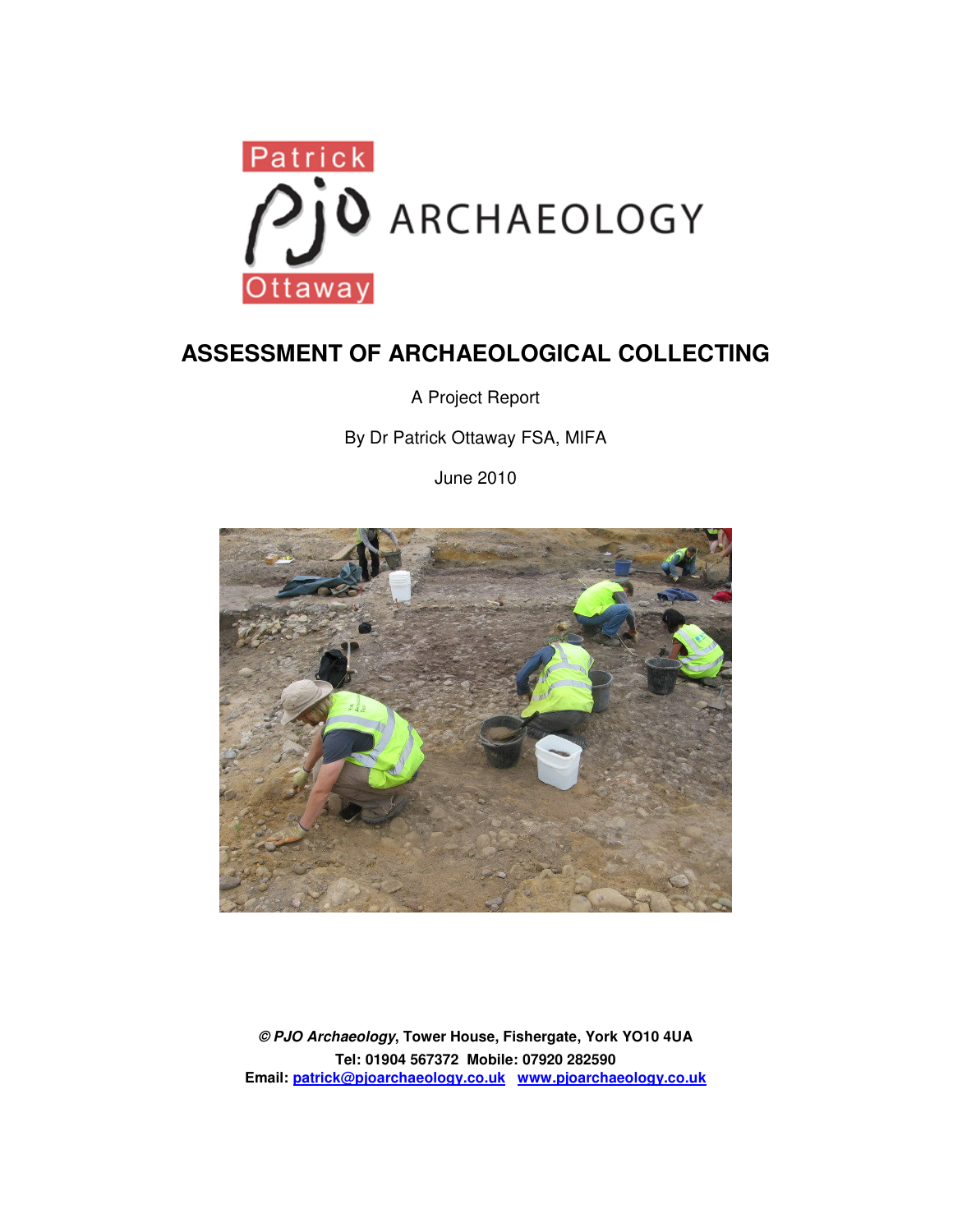# **ASSESSMENT OF ARCHAEOLOGICAL COLLECTING**

# A Project Report

# By Dr Patrick Ottaway FSA, MIFA

| <b>Contents</b>                |                                                                            | Page |
|--------------------------------|----------------------------------------------------------------------------|------|
| Summary                        |                                                                            | 2    |
| 1.                             | Introduction                                                               | 3    |
| 2.                             | Archaeological archives: surveys and guides to good practice               | 4    |
| 3.                             | Assessment methodology                                                     | 6    |
| 4.                             | Current practice in the development-led sector for creation and deposition | 10   |
|                                | of archaeological archives                                                 |      |
| 5.                             | The ARCUS case                                                             | 13   |
| 6.                             | Quantification                                                             | 14   |
| 7.                             | Storage regimes and capabilities                                           | 16   |
| 8.                             | Dealing with storage problems                                              | 17   |
| 9.                             | Financial arrangements for archive deposition                              | 18   |
| 10.                            | Guidance and liaison                                                       | 18   |
| 11.                            | Museum staffing                                                            | 19   |
| 12.                            | Disposal of archaeological archives                                        | 19   |
| 13.                            | Conclusions                                                                | 20   |
| 14.                            | Recommendations                                                            | 26   |
| 15.                            | Acknowledgements                                                           | 28   |
| 16.                            | References                                                                 | 29   |
| Appendix 1: the questionnaires |                                                                            |      |

Cover picture: York Archaeological Trust excavations at Heslington East, York (2008)

### **Abbreviations**

| AAF          | Archaeological Archives Forum                   |
|--------------|-------------------------------------------------|
| <b>DCLG</b>  | Department for Communities and Local Government |
| <b>DCMS</b>  | Department of Culture, Media and Sport          |
| DoE          | Department of the Environment                   |
| <b>ERYMS</b> | East Riding of Yorkshire Museum Service         |
| <b>HFA</b>   | Humber Field Archaeology                        |
| IFA          | Institute for Archaeologists                    |
| <b>MLAC</b>  | Museums, Libraries and Archives Council         |
| MBC          | Metropolitan Borough Council                    |
| YAT          | <b>York Archaeological Trust</b>                |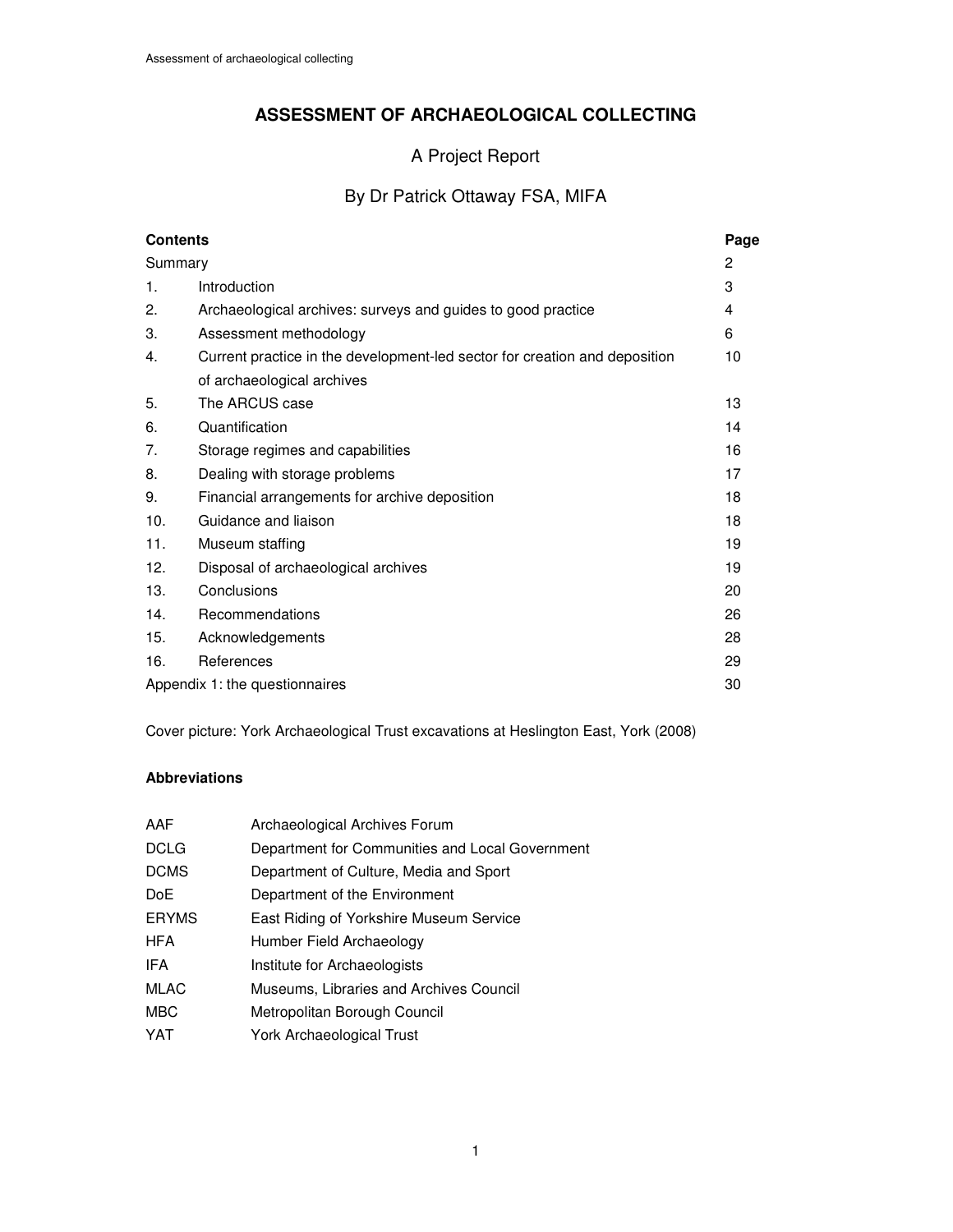### **Summary**

This document is a report on a project entitled Assessment of Archaeological Collecting sponsored by Renaissance Yorkshire. Renaissance is the Museum, Library and Archive Council's ground-breaking programme to transform England's regional museums.

Prompted by the demise in 2009 of the ARCUS archaeological contractor based at the University of Sheffield, the project was set up to assess the capacity of museums in the Yorkshire and Humber region to deal with the financial and managerial pressures arising from an unexpected request to accept an archaeological archive.

Key stakeholders, including selected contractors, local authority archaeologists and museums, were consulted about a range of issues related to archives, initially by means of a questionnaire which was followed up by email and telephone communication, and in selected cases by interview. Topics covered included the quantity of archaeological archive material in contractors' stores awaiting deposition in a museum, the capacity of contractors and museums to store further archive material in the next five years, and how storage problems might be tackled. Stakeholders were also asked about communication and liaison between them and about the guidance given to contractors in the preparation of archives. National bodies including the Council for British Archaeology, English Heritage and the Institute for Archaeologists were also consulted about issues surrounding closure of an archaeological contractor and the fate of its archives.

The first conclusion to be drawn from the assessment was that preparation and curation of archaeological archives takes place in a challenging environment, firstly because of the number of investigations in the region and number of different contractors. Secondly, financial pressures on contractors have not necessarily receded with the easing of the recession and further closures must be a possibility. It is also concluded that storage problems will have to be addressed, at least in part, by the disposal of archaeological material of no further value for research or other purposes. External factors affecting the archive process relate above all to public spending cuts but also to changing museum priorities. Recommendations arising from the project refer to account which should be taken of archaeological archives in the planning process, improvement in communications between stakeholders, standardisation of procedures for archiving, disposal of archaeological material of no further value, problems posed by digital archives and the need for contractors to look at 'disaster management' strategies.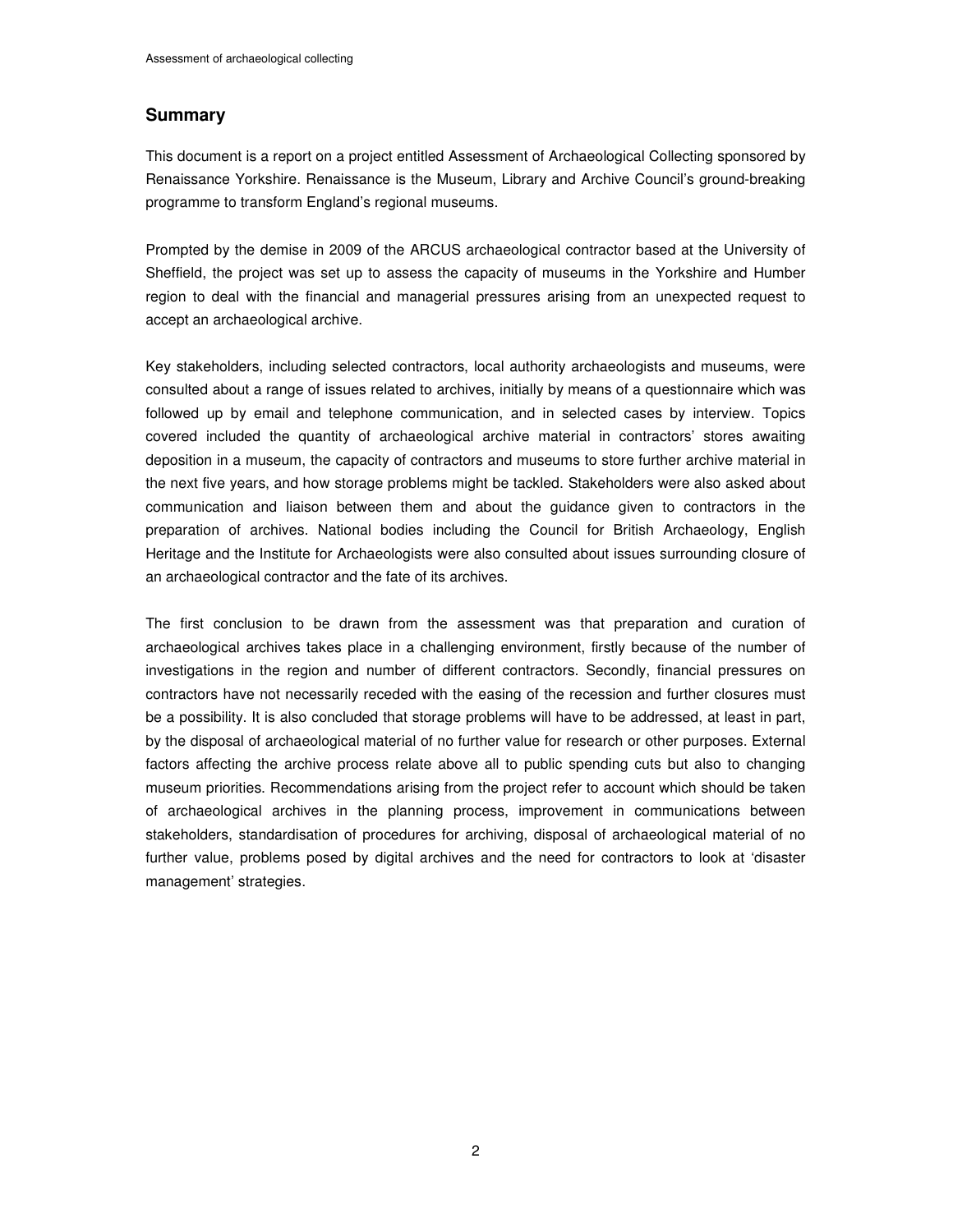# **1. Introduction**

- 1.1 This document is a report on a project entitled Assessment of Archaeological Collecting sponsored by Renaissance Yorkshire. Renaissance is the Museum, Library and Archive Council's ground-breaking programme to transform England's regional museums. The project has been undertaken by Patrick Ottaway (PJO Archaeology). PJO Archaeology is an independent consultancy based in York, but working throughout the UK, which provides expert advice on archaeology and heritage matters to commercial developers and public bodies.
- 1.2 The project was set up to assess the capacity of museums in the Yorkshire and Humber region to deal with the financial and managerial pressures resulting from closure of archaeological contractors who are unable to fulfil their obligation to contribute to the longterm preservation of their archaeological archives. It also makes some recommendations for intervention to address current problems. This assessment has involved consultation of key stakeholders involved in both the creation and management of archaeological archives.
- 1.3 The project was prompted by the closure of the ARCUS archaeological contractor based at Sheffield University (see Section 5 below). This led to some urgent decisions about its archive, some of which has been deposited at Clifton Park Museum Rotherham whilst other material is destined for Museums Sheffield, although it is unable to take it at present.
- 1.4 The case serves as an example of the impact a closure can have on museum resources in the region. In an economic recession, such as that of 2008-10, museums acting as archaeological depositories may be exposed to an increased risk of being asked to accept archives in similar circumstances.

#### **Archaeological archives**

- 1.5 An archaeological archive may be defined, in summary as the paper, photographic and digital records, and the finds and environmental material (including soil samples and sample residues) arising from a field project. The existence of an ordered and well-managed archive arising from a project is vital as it enables the reinterpretation of its results, provides the raw material for further research, informs museum displays and constitutes an educational resource for the community as a whole.
- 1.6 Archaeological archives in the Yorkshire and Humber region are deposited in museums which are accredited by the Museums, Libraries and Archives Council (MLAC) in all cases.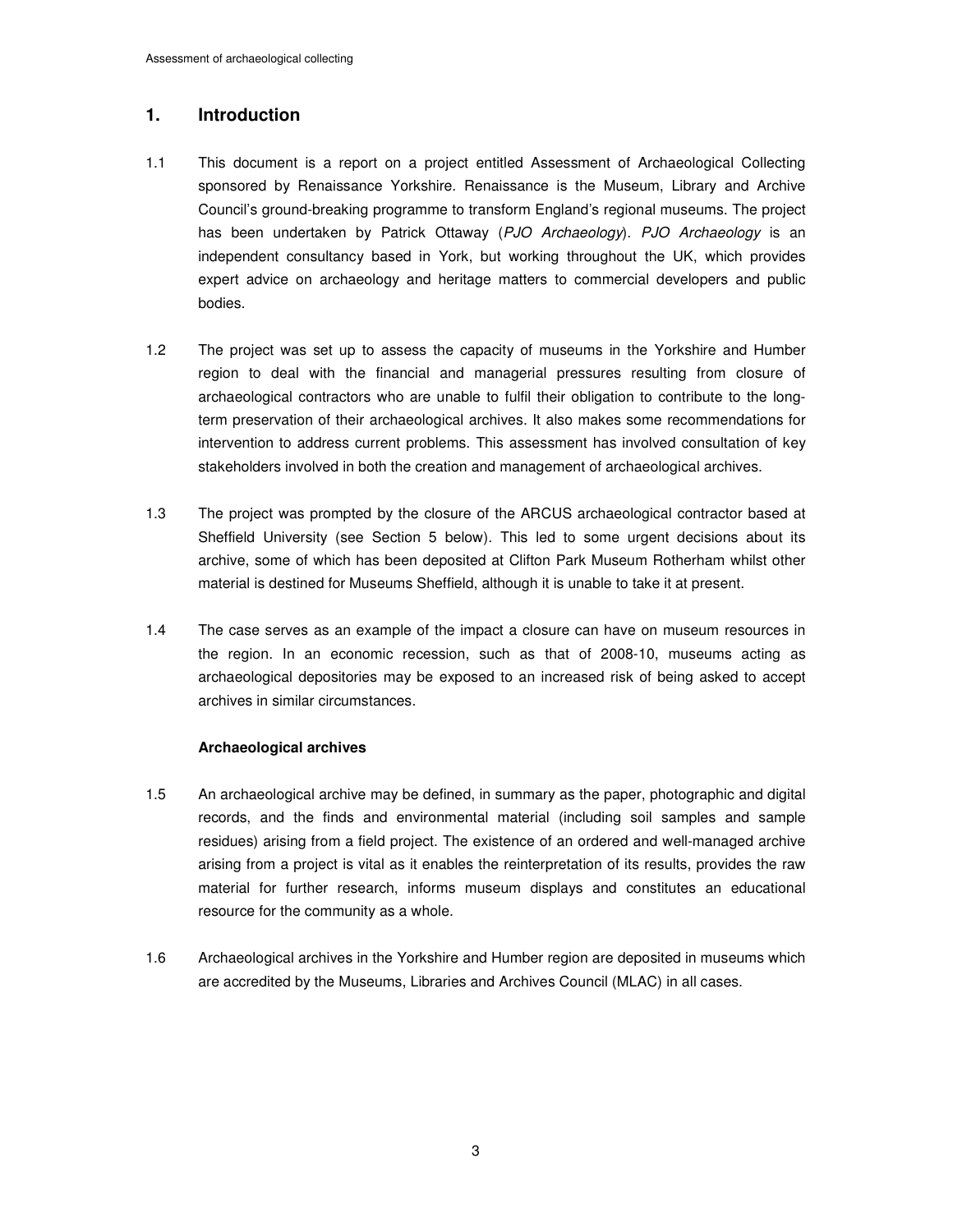# **2. Archaeological archives: surveys and guides to good practice**

- 2.1 By way of providing a context for the present report, brief reference is made in this section to recent surveys of archaeological archives and to guides to good practice in their creation and deposition.
- 2.2 The need for good and widely circulated information on archaeological archives became more acute with the emergence of the current procedures governing development-led archaeological investigation (see Section 4 below) which have resulted largely from the setting out of government policy on the historic environment in Archaeology and Planning, Planning Policy Guidance Note 16 (PPG 16; DoE 1990), recently (March 2010) replaced by Planning for the Historic Environment, Planning Policy Statement 5 (PPS 5; DCLG 2010).

#### **Archive surveys**

- 2.2 In 1998 A Survey of Archaeological Archives in England was prepared for English Heritage and the Museums and Galleries Commission by the Museum of London Archaeological Service. This was a wide-ranging national study of the size of the archives held by archaeological contractors and the capacity of museums to curate them.
- 2.3 For the Yorkshire region the Yorkshire Museums Council published, in 2000, Increasing Antiquity: Archaeology Collections and Collecting in Yorkshire and Humberside, a report on the Yorkshire Museums Council Archaeology Collections Project. Although covering some of the same ground as the present report, the aims of the project were rather more wide-ranging being summarised in Section 3.2 as follows:
	- Establish the position of archaeological material in museums' collecting policies and forward plans on the region;
	- Identify the principal inconsistencies and mismatches between collecting ambitions, curatorial presence, and the continuing recovery of archaeological material in the region;
	- Note the principal elements of museum archaeology collections;
	- Propose a strategy for the development of a framework for the future curation of the archaeological archive.
- 2.4 Finally under this subheading of archive surveys, it may be noted that the government policy on archives as a whole, and not just archaeological archives, was set out in Archives for the Twentieth-Century (2009). The National Archives and MLAC have subsequently published an action plan: Archives for the Twentieth-Century in Action (2010; on-line at www.nationalarchives.gov.uk/policy/aft21c) which is, perhaps, of particular relevance for archaeology in what is said about the management of digital archives.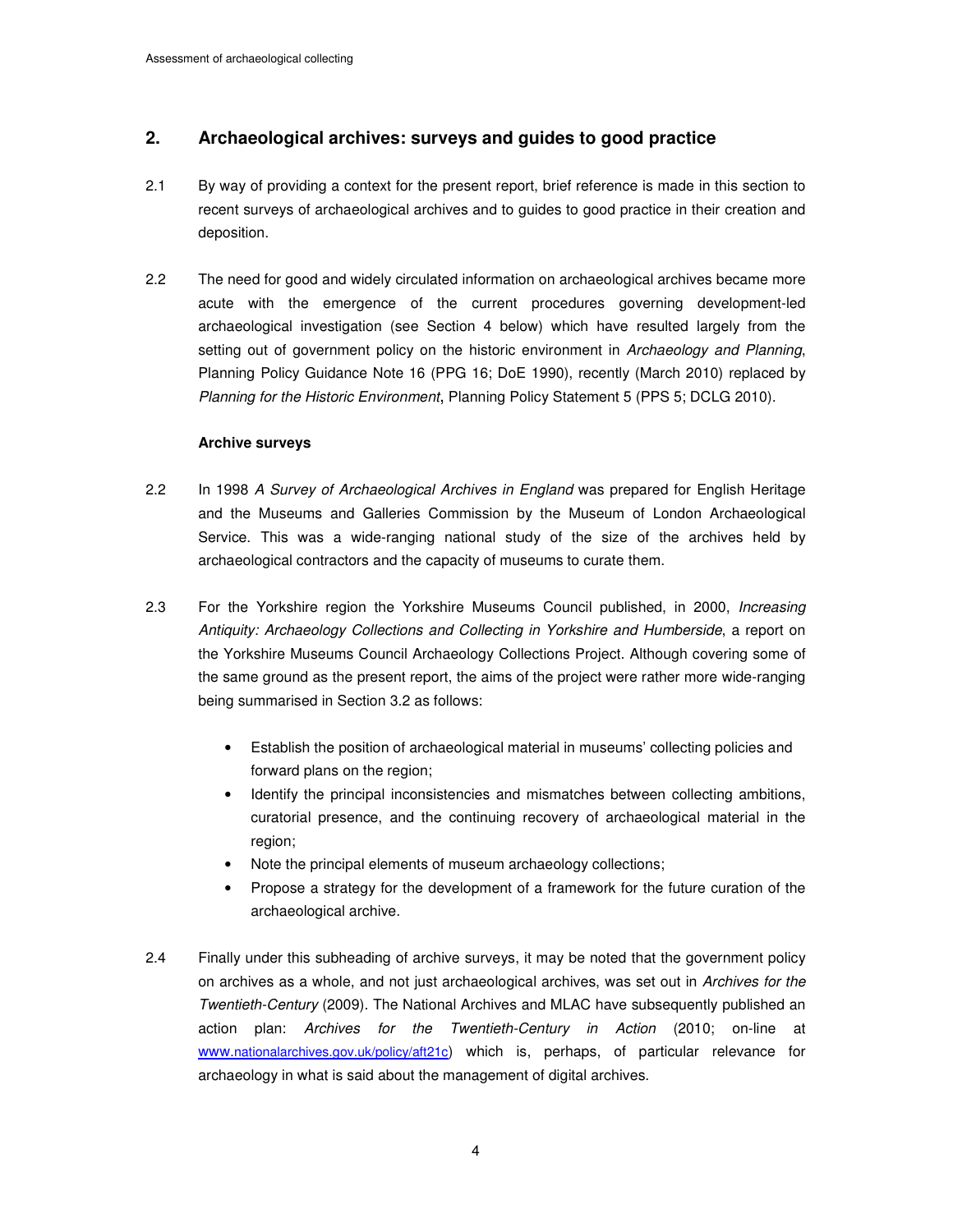#### **Guides to good practice**

- 2.5 There are now a number of guides to good practice in the preparation and deposition of archaeological archives, some of general application, others focused on particular categories of material.
- 2.6 In 1990 United Kingdom Institute for Conservation published Guidelines for the Preparation of Excavation Archives for Long-term Storage and the Museums and Galleries Commission published Standards in the Museum Care of Archaeological Collections.
- 2.7 In 1991, shortly after the publication of PPG 16, English Heritage produced Management of Archaeological Projects (MAP2) which has provided baseline guidance on the procedures associated with all aspects of an archaeological investigation, but in Appendix 3 there is a specification for a site archive. English Heritage followed this up in 2002 with a report Archaeological Archives: Documentation, Access and Deposition: a Way Forward.
- 2.8 English Heritage's document Management of Research Projects in the Historic Environment (MoRPHE; 2006), which supplements and enlarges on MAP2, sets out the stages in the planning and execution of archaeological projects submitted to English Heritage and it defines the components of a research archive and establishes procedures for its compilation and management and deposition (2.5.3, Archive Preparation).
- 2.9 The most widely used guide to the creation of archaeological archives is Archaeological Archives - a Guide to Best Practice in Creation, Compilation, Transfer and Curation by Duncan Brown, published by the Society of Museum Archaeologists (SMA; 2007) on behalf of the Institute for Archaeologists (IFA) and Archaeological Archives Forum (AAF). This forms the basis for dedicated guides to archive preparation by most museum services.
- 2.10 The Institute for Archaeologists (IFA) followed this up in 2009 with its Standard and Guidance for the Creation, Compilation, Transfer and Deposition of Archaeological Archives available on-line at www.archaeologists.net. Members of the IFA are expected to subscribe to the following principles:

'All archaeological projects that include the recovery or generation of data and/or archaeological materials (finds) will result in a stable, ordered, accessible archive. All archaeologists are responsible for ensuring that the archive is created and compiled to recognised standards, using consistent methods, and is not subject to unnecessary risk of damage or loss. It is the responsibility of all curators of archaeological archives to ensure that archives are stored to recognised standards for long-term preservation and made accessible for consultation.'

2.11 In addition to the SMA and IFA guides, there are a number of guides to the preparation and deposition of archives which have been produced by individual museum services throughout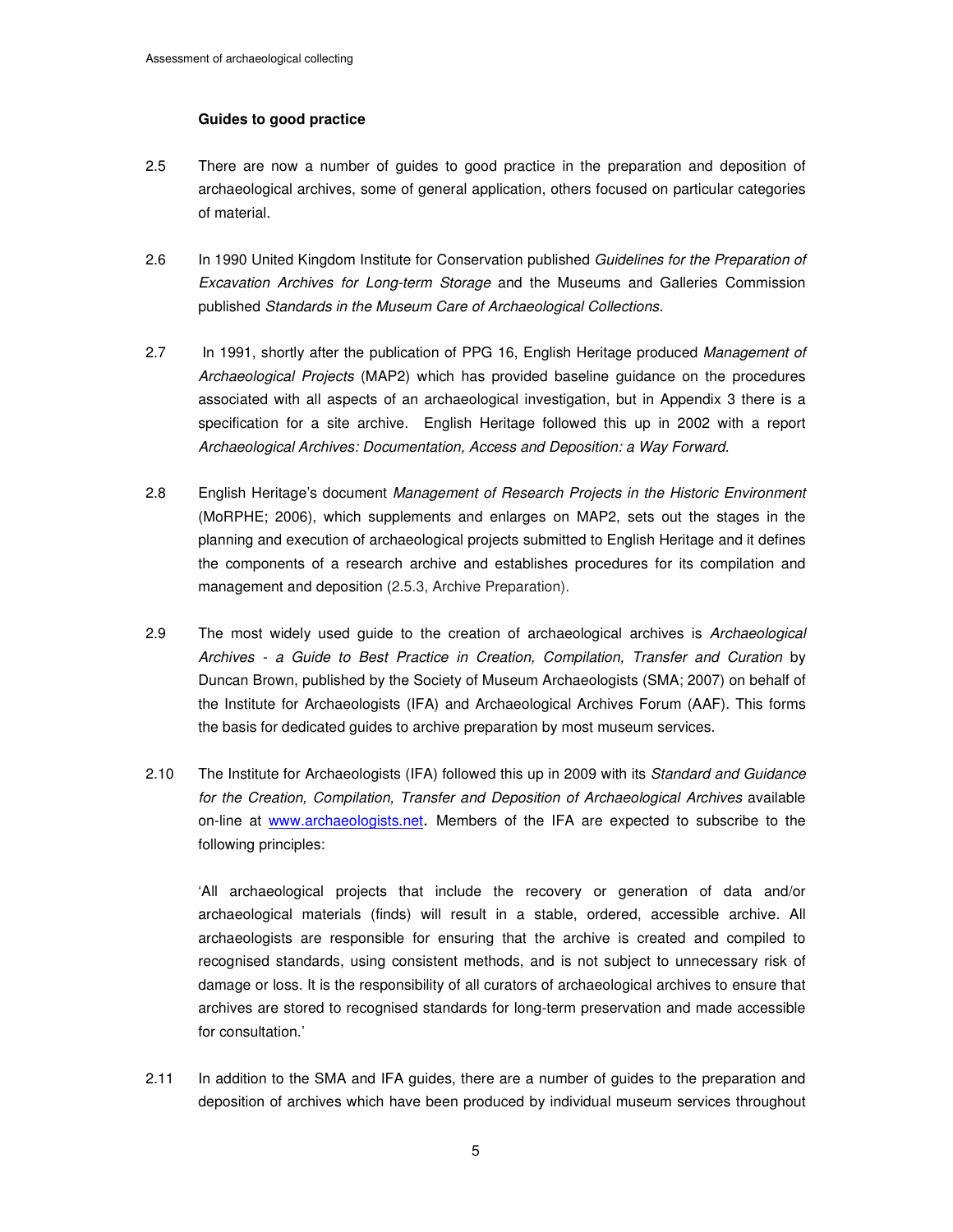England based, as noted, to a greater or lesser extent on the SMA guide. In the Yorkshire and Humber region, for example, Doncaster Museum, East Riding of Yorkshire Museum Service, Hull Museum, Rotherham Museum and Scarborough Museum have produced their own guides. Currently in preparation is a guide which will be used by all the museums in South Yorkshire.

2.12 Advice on archiving specific categories of material is contained in a number of publications by English Heritage including:

Guidance for Best Practice for Treatment of Human Remains Excavated from Christian Burial Grounds in England (2005)

Guidelines for the Curation of Waterlogged Macroscopic Plant and Invertebrate Remains (2008)

Waterlogged Wood: Guidelines on the Recording, Sampling, Conservation and Curation (2010)

2.13 For digital data there are guidelines issued by Archaeological Data Services (www.ads.ahds.ac.uk).

# **3. Assessment methodology**

3.1 This study has been based, in the first instance, on consultation by questionnaire of key stakeholders involved in the process of creation, deposition and curation of archaeological archives as follows:

• A selection of the principal archaeological contractors operating in the region in order to gain an impression of the backlog of archives currently awaiting deposition, and of legal and procedural provision to ensure that these backlogs are appropriately cared for in times of crisis;

• University archaeology departments involved in research-based excavation in Yorkshire and Humber region resulting in the creation of an archaeological archive;

The local authority archaeologists in the Yorkshire and Humber region to ascertain their views on the potential future pressure on museums and elicit recommendations for the future management of the archiving process;

• A selection of museum staff and volunteers responsible for the management of archaeological depositories in order to establish an overview of current capacity to accept archives and their position on accepting under-resourced archives in extraordinary circumstances.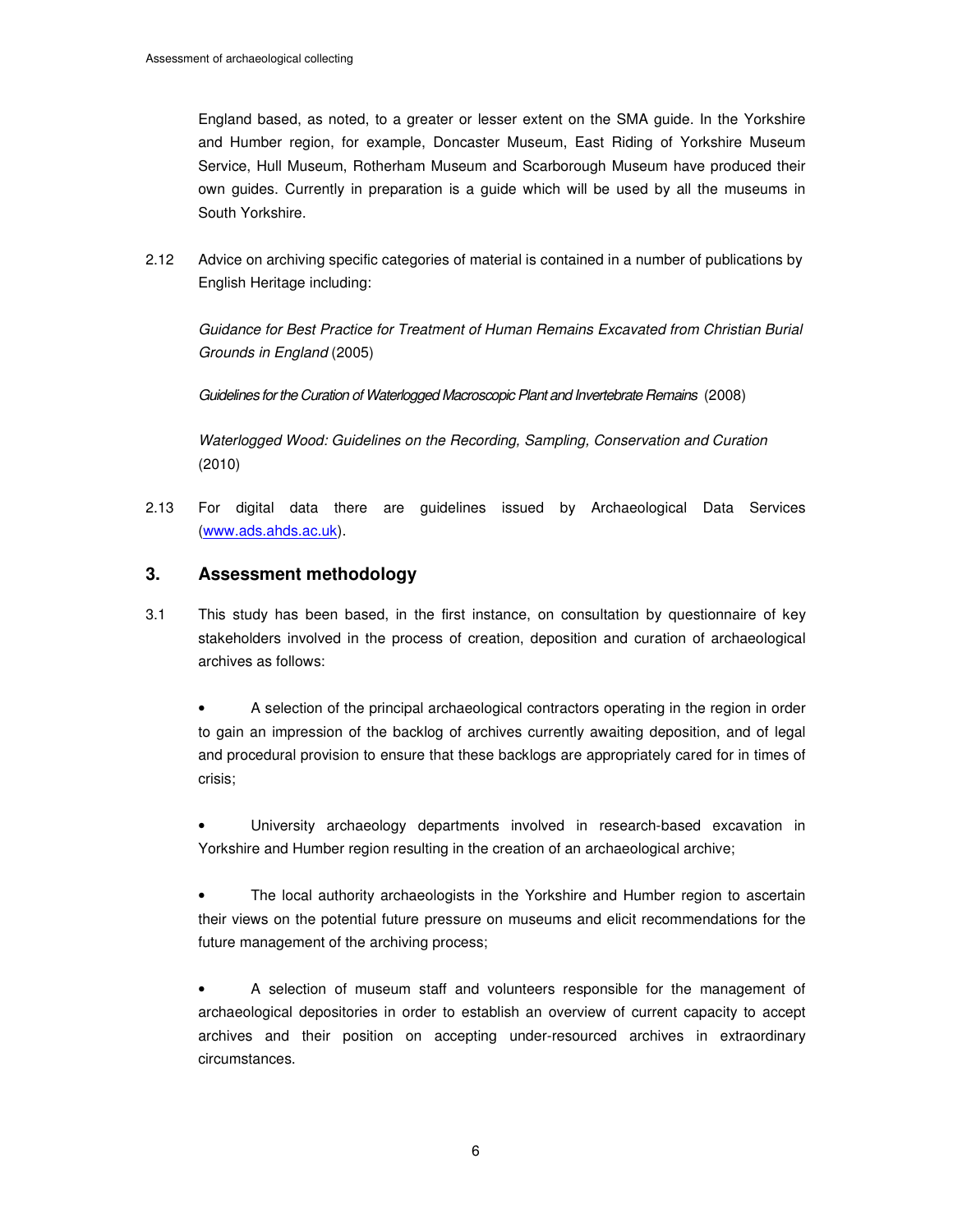- 3.2 The questionnaires were designed to address matters relating to archaeological archives relevant to each of the principal stakeholder groups. The questionnaires may be found in Appendix 1. The questionnaires were followed up by face to face consultation, and correspondence by telephone and email.
- 3.3 The following stakeholders were contacted by questionnaire:

Archaeological contractors Allen Archaeology Archaeological Project Services Archaeological Services WYAS ArcHeritage Humber Field Archaeology Ed Dennison Associates FAS Heritage (Field Archaeology Specialists) Lindsey Archaeological Services MAP Archaeological Consultancy Northern Archaeological Associates On Site Archaeology Oxford Archaeology North Pre-Construct Archaeology, Lincoln York Archaeological Trust (which also runs three accredited museums)

Eleven replies were received out fourteen questionnaires sent out.

**Universities** Bradford Kingston upon Hull Sheffield (re ARCUS) York

Three replies were received.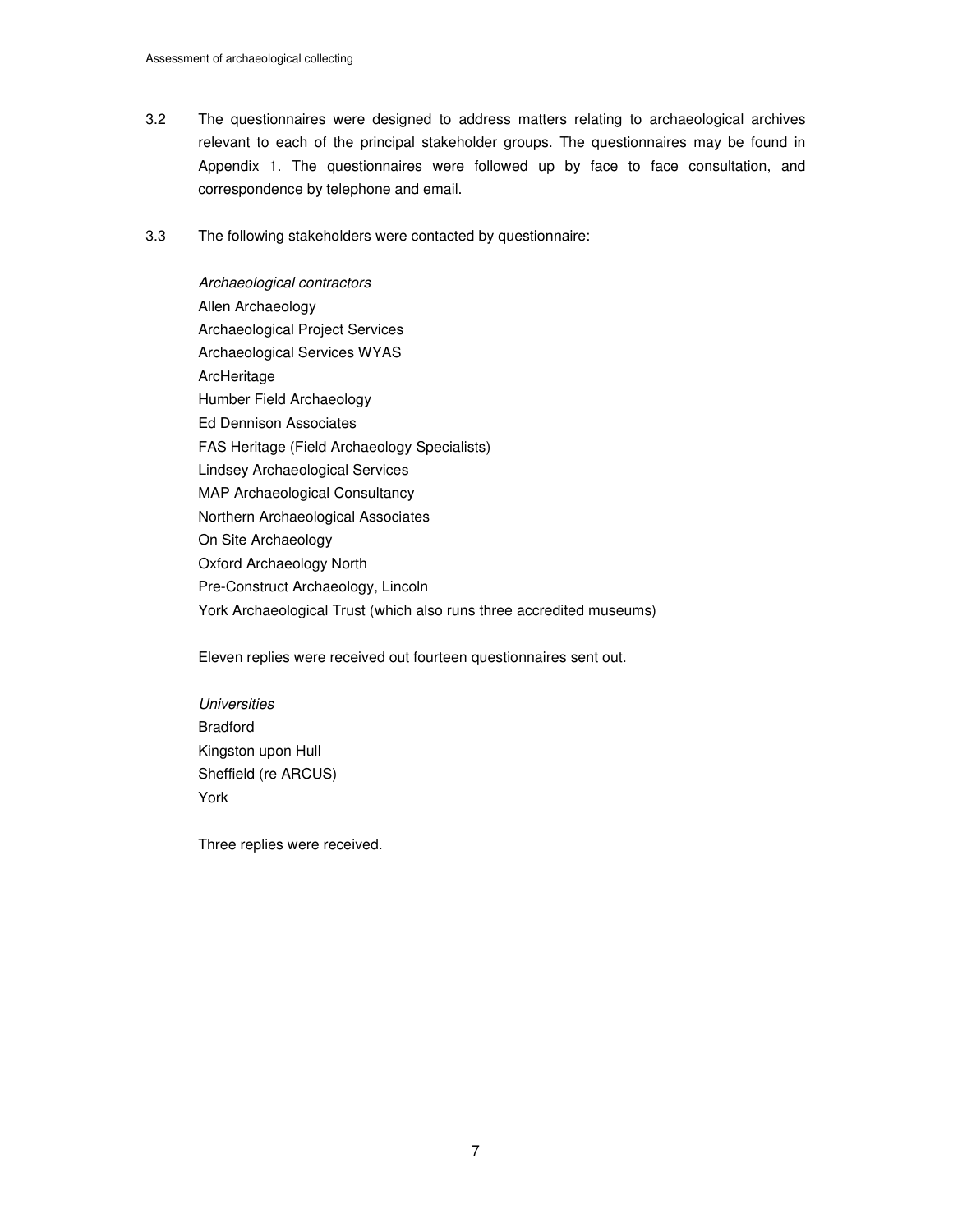Local Authority Archaeological Officers City of York Council East Riding of Yorkshire Council North Lincolnshire North-east Lincolnshire North York Moors National Park North Yorkshire County Council South Yorkshire West Yorkshire Joint Services Yorkshire Dales National Park

Six replies were received out of nine questionnaires sent out.

Museums and Museum Services Barnsley MBC Museum and Heritage Service Bedale Museum Trust Bradford Museums & Galleries Service Calderdale Museum Service Clifton Park Museum, Rotherham MBC Craven Museum and Gallery, Skipton Dales Countryside Museum Doncaster MBC Museum Service East Riding of Yorkshire Museum Service Harrogate Museums and Arts Hedon Museum Society Immingham Museum Trust Kingston-upon-Hull Museums (Kingston-upon-Hull City Council) Kirklees Museums and Galleries Leeds Museums and Galleries Malton Museum Trust North Lincolnshire Museum, Scunthorpe Richmondshire Museum Scarborough Museums Trust Sheffield Industrial Museums Trust Museums Sheffield Wakefield District Council Museum Whitby Lit. & Phil. Society York Museums Trust

Twenty replies were received out of twenty-four questionnaires sent out.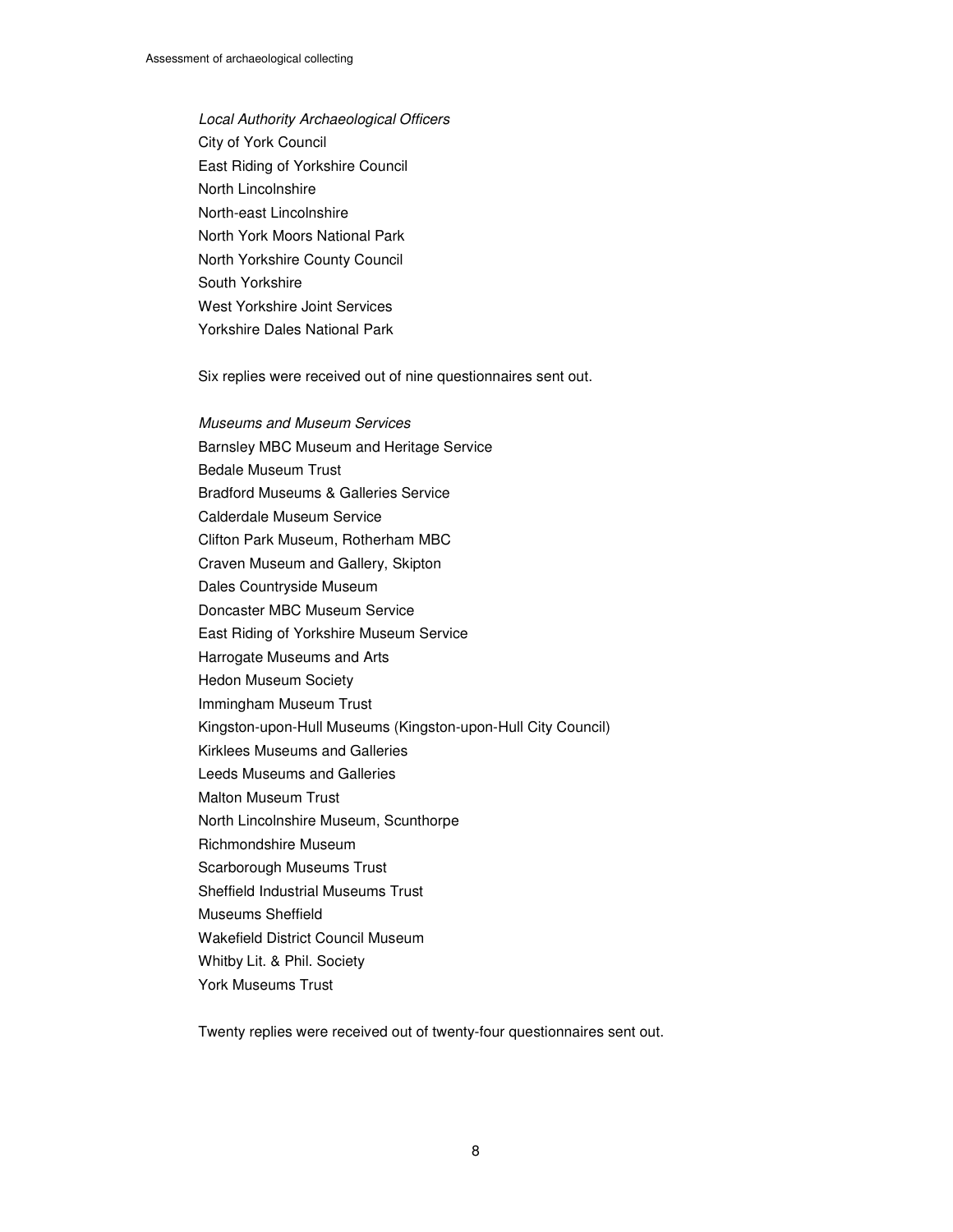3.4 Institutions were visited for face to face consultation as follows:

Archaeological Contractors MAP Archaeological Consultancy On Site Archaeology York Archaeological Trust

Local Authority Archaeological Officers: City of York North Lincolnshire West Yorkshire Joint Services

Museums Doncaster MBC Museum Service East Riding of Yorkshire Museum Service North Lincolnshire Museum, Scunthorpe

3.5 The project brief asked that a number of national institutions be consulted on 'on ethical guidelines in dealing with the aftermath of bankruptcy and similar closures of archaeological contractors which have significant archives in their care'. Views on the subject were expressed in discussion by Mike Heyworth, Director of The Council for British Archaeology and Neil Redfern of the Ancient Monuments Inspectorate at English Heritage in York. The Institute for Archaeologists was consulted, but no reply had been received at the time of writing, although its advice and policy on a number of the issues in this project are available on-line at www.archaeologists.net.

Other sources of archaeological archives

- 3.6 A number of contractors (up to c. 40) other than those listed above have from time to time undertaken fieldwork projects in the region, but within the scope of the project it was not possible to contact them. A few of these projects have been substantial, including those concerned with the Teeside-Saltend Ethylene Pipeline (1999-2000; AC Archaeology) and the Easington – Morecambe Bay Pipeline (2008; Network Archaeology), but the majority have been small scale involving building surveys, geophysical surveys, watching briefs or evaluations. Contractors include AOC, University of Durham, Northamptonshire Archaeology and Wessex Archaeology.
- 3.7 In addition to the contractors working in the development-led sector, it should also be noted that local societies in the region also create archaeological archives. Some societies, such as the Pontefract Archaeological Society and the Scarborough Archaeological and Historical Society have been very active in recent years. The Scarborough society was consulted and does not appear to hold particularly large archives, having a policy of deposition in the local museum.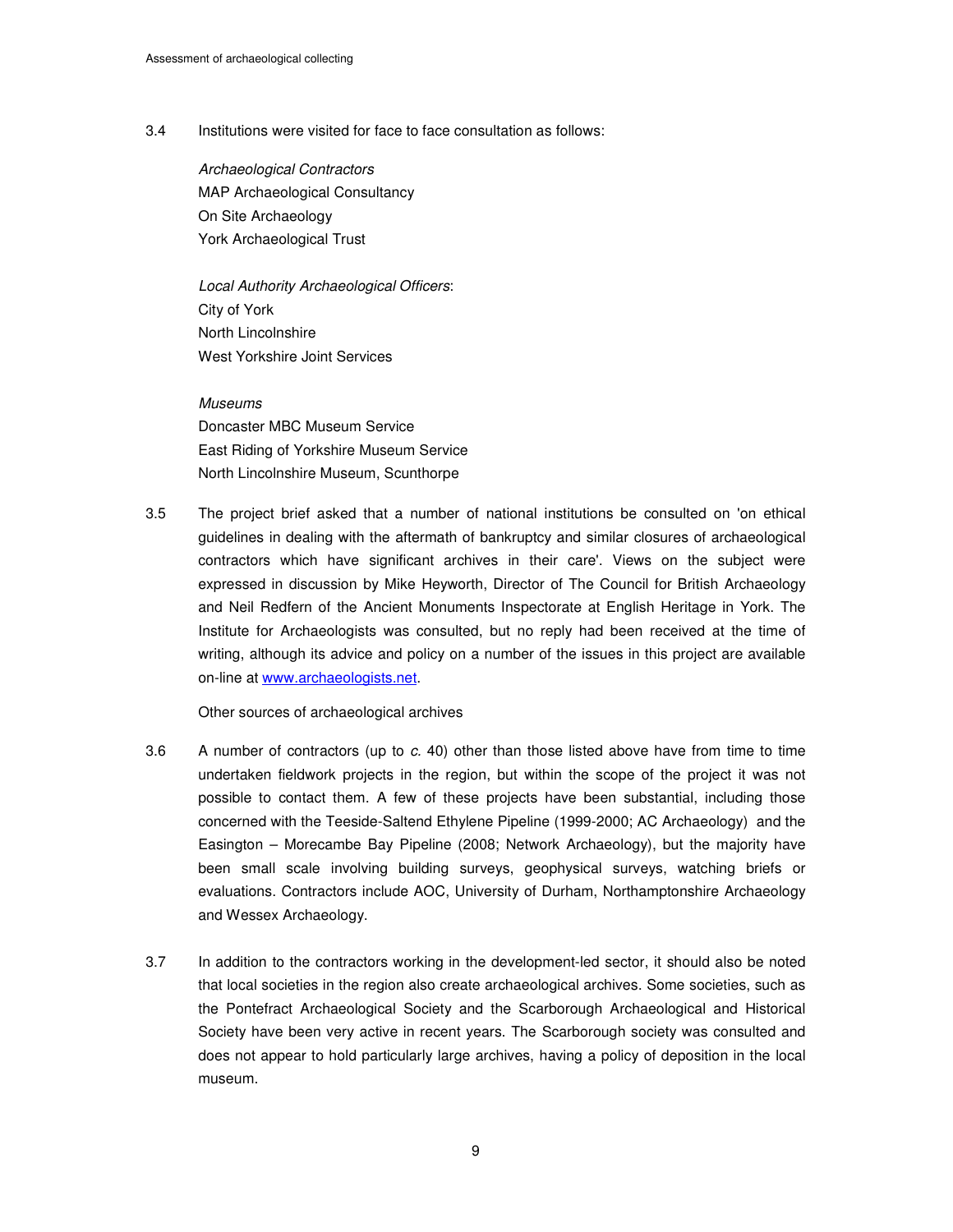- 3.8 It should be noted that in addition to the established societies, other bodies in the voluntary sector are increasing in number with a corresponding increase in generation of archaeological archives. A recent (2010) report by the Council for British Archaeology found that nationally the voluntary archaeology sector has more than doubled since a similar survey was carried out in 1987. It became apparent during the current project that the smaller societies and community groups do not usually inform either the local Sites and Monuments Record or museums about their projects and may not be well-informed about archive preparation and deposition.
- 3.9 Finally, it may be noted that another source of archaeological archives generated in the region is major research projects directly supported by English Heritage, including Wharram Percy (deposited at Hull Museum and English Heritage's own stores) and West Heslerton (Hull Museum).

## **4. Current practice in the development-led sector for creation and deposition of archaeological archives**

- 4.1 In 1990 PPG 16 confirmed archaeology as a material consideration in the planning process. This led to a substantial increase in the annual number of development-led archaeological investigations compared with what took place previously. For example, over the last five years, it is understood that in North Yorkshire c. 200-250 take place annually and in the City of York alone at least 50.
- 4.2 Government policy on archaeology and the planning process has recently been restated in PPS 5 in which they are identified as one of a number of Heritage Assets (Introduction Para. 5). Policy HE12.3 states inter alia:

'Local planning authorities should require any archive generated [i.e. from the recording of a heritage asset in advance of destruction] to be deposited with a local museum or other public depository willing to receive it. Local planning authorities should impose planning conditions or obligations to ensure such work is carried out in a timely manner and that the completion of the exercise is properly secured.'

The accompanying Historic Environment Planning Practice Guide (DCLG, DCMS, English Heritage 2010) adds:

'Compliance with HE12.3 requires the information gathered as a result of recording (e.g. archaeological excavation, building recording etc) to be preserved and made publicly accessible. Local planning authorities are advised to ensure that the compilation, deposition and appropriate conservation of the material, digital and documentary archive in a museum, or other publicly accessible repository willing and capable of preserving it, forms an integral part of any recording project.'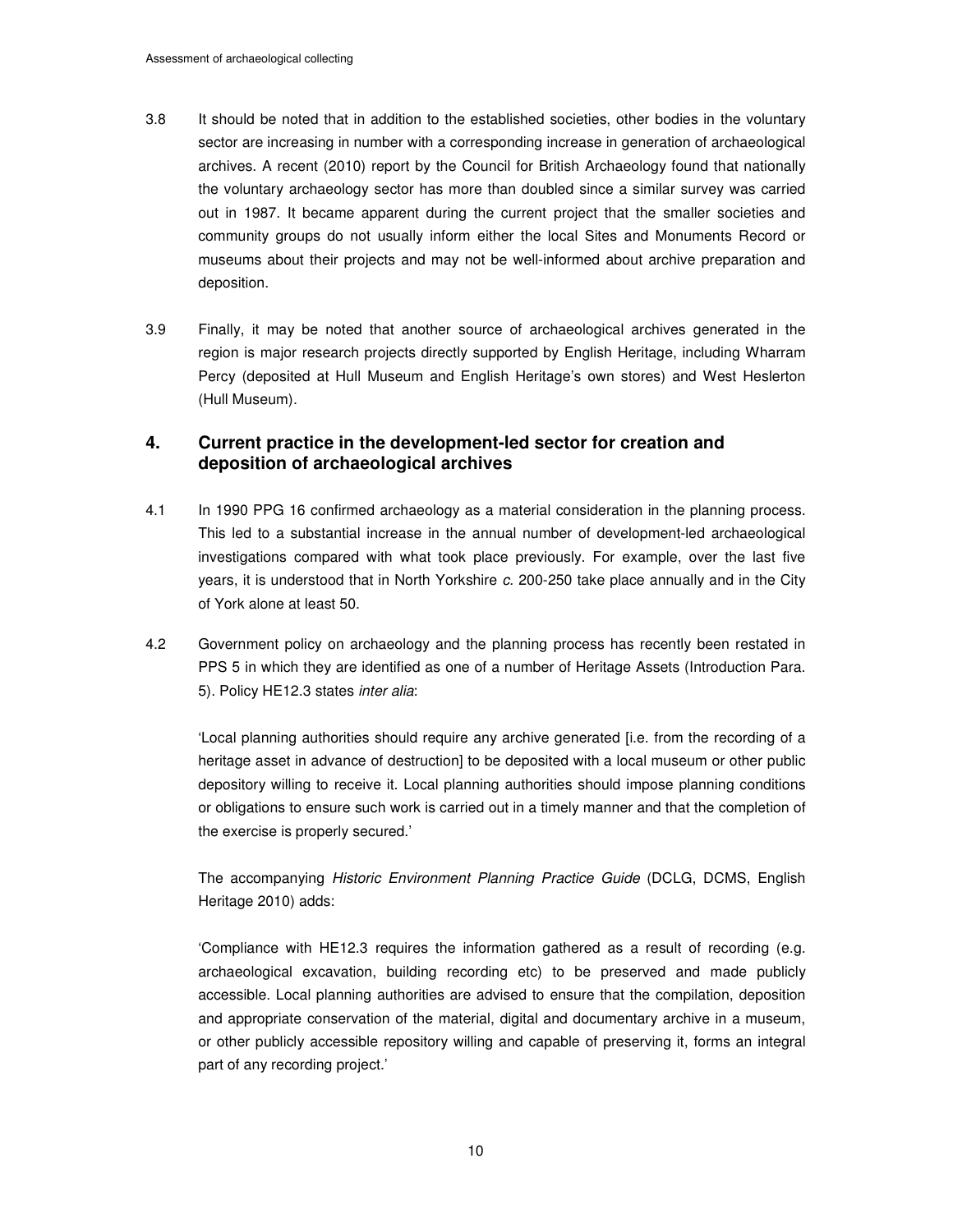4.3 Since about 1990 a fairly standardised procedure has been adopted for development-led archaeological investigations arising out of the local authority planning process which is described below. How this will be affected, if at all, by implementation of PPS 5 remains to be seen.

#### **Project initiation**

- 4.4 An archaeological project is usually initiated when a developer is in the process of putting together a planning application. At this point the developer may be advised by the local authority that under the terms of government policy (formerly in PPG 16, now in PPS 5) a report on an archaeological investigation will be required as part of that application.
- 4.5 The local authority may initially request a desk-top study to determine the archaeological research potential of a site. Should this indicate that it is likely to contain significant archaeological remains, the local authority may then require a field evaluation. For small scale developments and utility works the local authority may only require a watching brief during construction.
- 4.5 The developer will be responsible for appointing a suitable archaeological contractor to undertake the work at his expense. An evaluation may begin with a geophysical or other nondestructive survey, if feasible, followed by evaluation trenching. A report on the evaluation will identify the date, extent, state of preservation and research potential of any archaeological remains on the site and should also summarise the content of the archive and its location.
- 4.6 Should significant archaeological remains be found in evaluation, a grant of planning permission may be subject to a legally enforceable planning condition or planning obligation requiring further field investigation in mitigation of the impact of development. As in the case of evaluation, the local authority may issue a specification or brief for the work (North Yorkshire does not), but will usually require the developer to submit a Written Scheme of Investigation (WSI) for its approval.
- 4.7 A WSI will usually, amongst other things, include a statement of intent about both reporting, and the preparation and deposition of the project archive. It will usually commit the contractor to contacting the museum which will receive the archive with a view to getting an accession number to be used in labelling etc. In some, but not all, local authority areas the WSI may also require completion of a form for the OASIS (On Line Access to the Index of Archaeological Investigations –  $\frac{http://oasis.ac.uk)}{http://oasis.ac.uk)}$  which provides an on-line index to developer-funded archaeological 'grey literature' and acts as a pointer to the physical holding place of a report or archive.
- 4.8 It was apparent from the responses to the questionnaires that local authority project specifications include requirements in respect of standards for creation and deposition of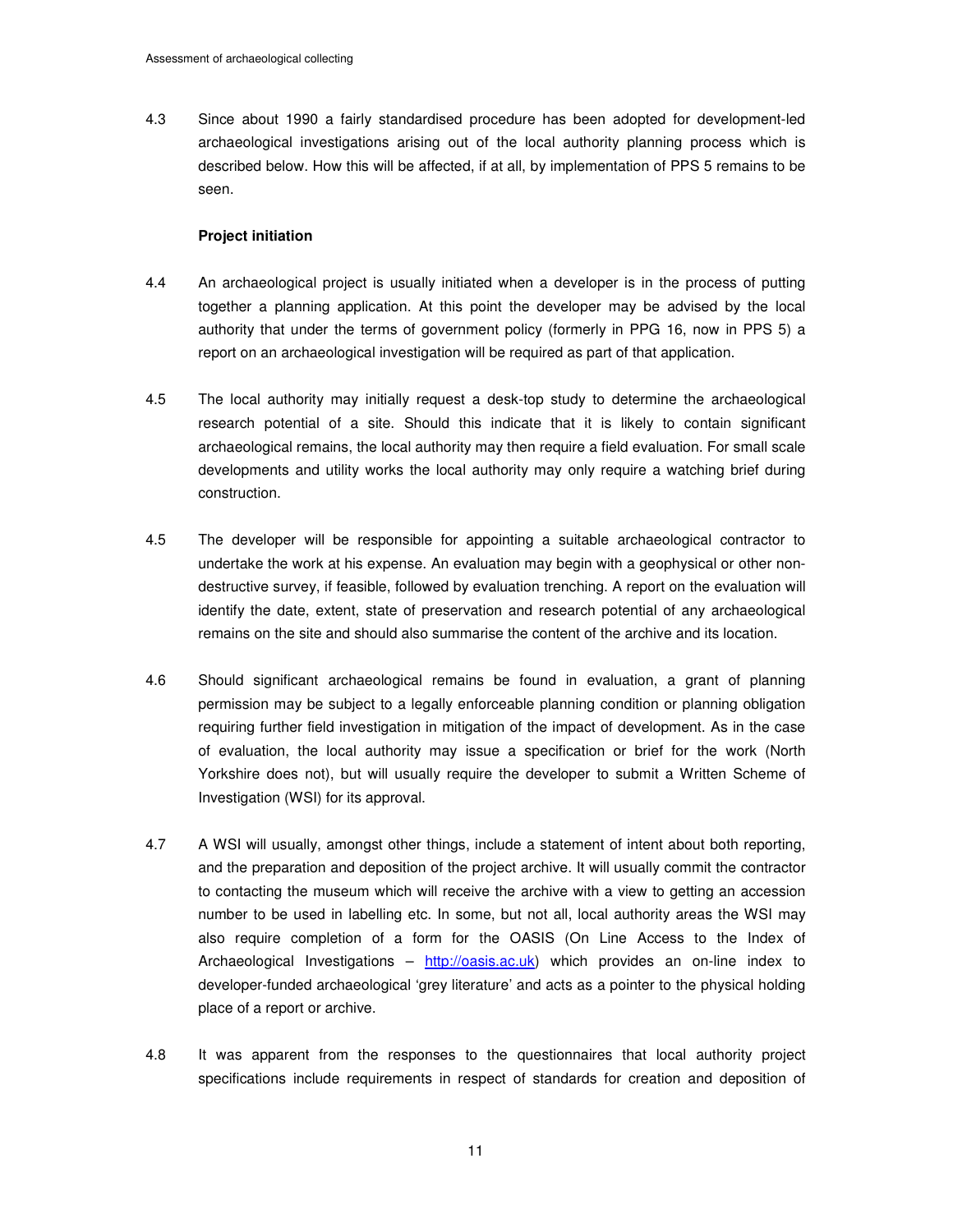archives. In addition, three local authorities also referred, where possible, to museum codes of practice.

#### **Completing a project**

- 4.9 The concluding stages in any archaeological project should be the preparation of a report for deposition in the local Sites and Monuments Record / Historic Environment Record and, in the case of significant results, a report for publication in a monograph or journal. Preparation of the report should be accompanied by completion of the archive followed by its deposition in a museum. Deposition should be accompanied by formal transfer of title from the landowner to the museum (except for items covered under the Treasure Act) and an agreement on copyright, either granted wholly to the museum or shared with the contractor. Deposition will also be accompanied by payment of a fee ('box charge' – see Section 9 below) which contractors should have estimated for in their project tenders.
- 4.10 Museums have no legal obligation to accept an archive and usually stated that they would assess each archive in respect of their overall collecting policy and other considerations such as its value for research, education and outreach. However, as far as local authorities and contractors are concerned, the presumption remains, if not perhaps overtly stated, that museums will absorb all archaeological archives and store them in perpetuity.
- 4.11 Ideally, in their role in providing advice on compliance with planning conditions and obligations, local authority archaeologists would monitor the preparation and deposition of archaeological archives. When asked whether they did this in practice, all replied that it was only done 'rarely'. The number of projects is simply too great and staff resources are inadequate. Furthermore, it is often the case, in some authorities at least, that planning conditions in respect of archaeology have been signed off before the archive is completed, sometimes as early in the project as the acceptance of the WSI as a basis for the fieldwork.
- 4.12 It was clear from the questionnaires that there is often considerable delay between the end of the fieldwork and the reporting stages of a project, and then the deposition of the archive. This may be due to a number of factors including a lack of resources held over from the rest of the project, a low priority given to archiving because the unit is chasing new work to ensure cash flow and difficulties in securing transfer of title to ownership. Whatever the specific reason, the result of delays can be the accumulation of archive material, not necessarily in completed form, on the premises of the archaeological contractors. In some cases the contractor's client may have ceased to trade during the delay period leaving invoices for archaeology unpaid.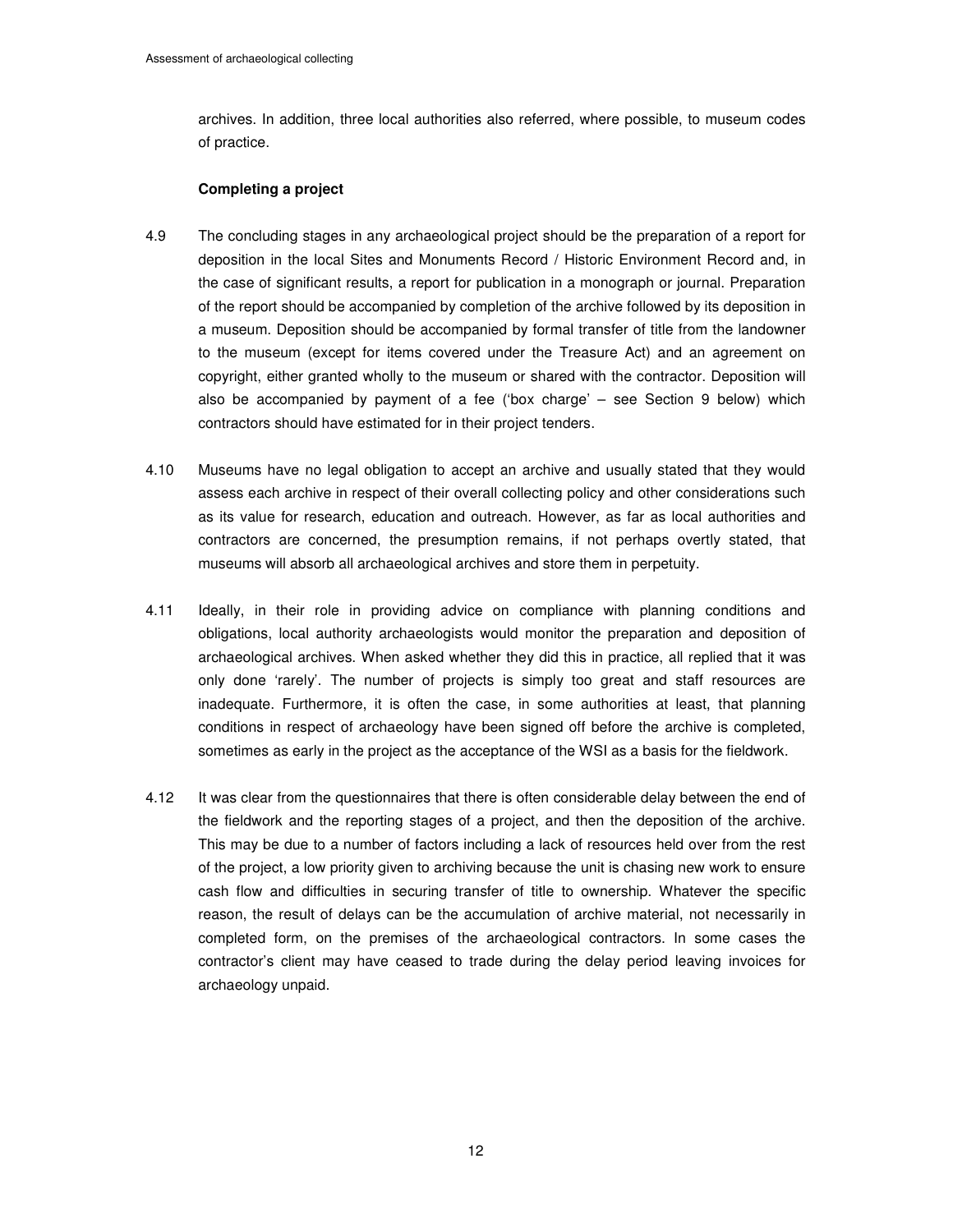#### **5. The ARCUS case**

- 5.1 The principal archaeological units operating in Yorkshire and Humber region are constituted in a number of different ways; some have charitable status and are managed by a board of trustees, others are commercial operations run as limited companies, others again have a base in a local authority, although they are run as self-funding operations. Until recently the only university-based unit in the region was ARCUS based in the University of Sheffield (although there are others in the UK, e.g. at Durham).
- 5.2 The economic recession of 2008-10 has had a serious impact on archaeological units primarily dependent on commercial development-led projects. One measure of the impact may be found in a report published on its web site by IFA in January 2010 which notes that employment in the units questioned had declined by 16.3% since April 2007. In the circumstances it is not surprising that some units, however, constituted, have found survival difficult.
- 5.3 The ARCUS archaeological unit based at Sheffield University closed for business on 31 October 2009 as a result of financial difficulties caused by the recession. ARCUS was a financially independent operation, although it derived administrative support from the University and made use of its premises. ARCUS's principal sphere of operations was South Yorkshire, although it also undertook projects in other parts of the UK.
- 5.4 It is understood that in the three months before closure ARCUS endeavoured to prepare archives on otherwise completed projects for deposition in appropriate museums. Some fifty boxes of archive material, most, but not all in completed form, have been deposited at Clifton Park Museum in Rotherham for which the University has paid the deposition fee requested by the museum. It has not been possible to deposit material at Museums Sheffield as they are currently unable to afford to employ a dedicated curator of archaeology.
- 5.5 As a result of Museums Sheffield's situation, Sheffield University is storing the archives, both records and artefacts, for some seventy projects. The digital record is curated by the university on appropriate external drives (rather than the University's main server) and can be made accessible for research purposes. The University remains in consultation with Museums Sheffield about the future curation of the archive.
- 5.6 Senior staff at ARCUS were taken on by York Archaeological Trust which has set up a subsidiary known as ArcHeritage to continue with development-led projects. Other ARCUS staff have been taken on by Wessex Archaeology which has established a Sheffield office.
- 5.7 The ARCUS case has highlighted the precarious situation of archaeological contractors relying largely on development-led work in times of recession. A strategy for 'disaster management' or 'emergency planning' would therefore seem to be a critical matter for contractors, although largely overlooked by those questioned. Disaster management has,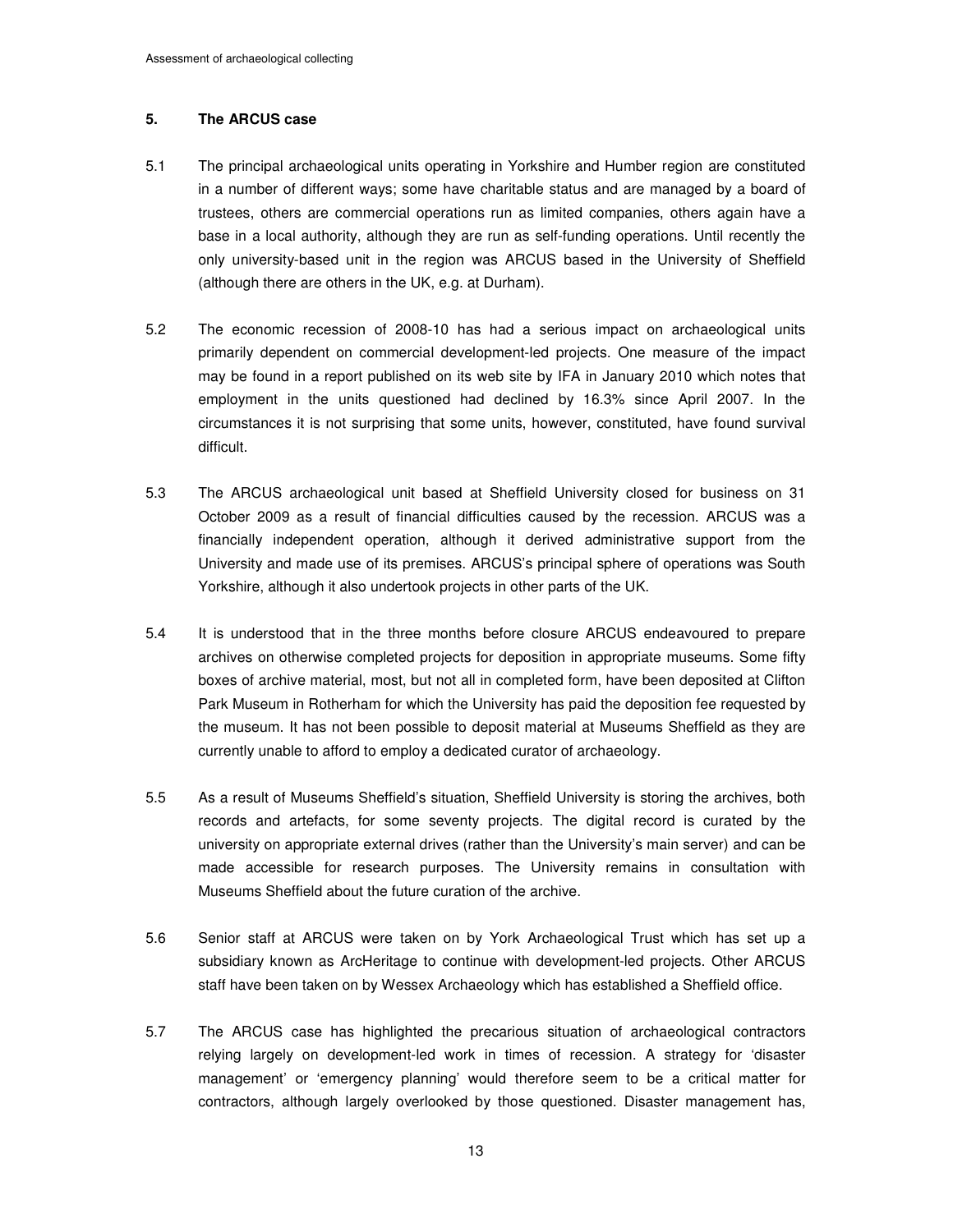however, been addressed by an IFA paper for the AAF : Disaster Management Planning for Archaeological Archives (2004; available on-line at www.archaeologists.net), although being pre-recession it is principally aimed at dealing with such events as fire, flood and theft rather than bankruptcy. The IFA has also produced a Note for Administrators and Liquidators of Archaeological Organisations on its web site which alerts an administrator or liquidator to some very particular considerations in respect of archaeological contractors such as the irreplaceable nature of the archive and the fact that it will not necessarily be the property of the contractor.

#### **6. Quantification**

#### **Archives held by archaeological contractors**

- 6.1 It was not possible to undertake a fully exhaustive quantification of those archaeological archives currently held by archaeological contractors in the region which will, in due course, be presented for deposition in the region's museums. However, in an attempt to get an impression of the quantity of archaeological archives held by the principal archaeological contractors in the region they were asked first to simply quantify the number of archives they currently hold from development-led projects in Yorkshire and Humber region since c.1990. In total the eleven units who responded hold about 2775 separate archives which derive from a great range of projects from watching briefs and building surveys which generate relatively little material to major excavations.
- 6.2 Secondly, contractors were asked to quantify their archive under two principal heads: written and digital archives, and finds and environmental material, although for the most part they did not, or were not able, do this. They were asked give their quantification in some measurable form, preferably cubic metres or the standard box of  $0.017m<sup>3</sup>$  used by English Heritage. The result of this sort of enquiry is bound to be somewhat broad-brush without a much more detailed questionnaire to which one might not, perhaps, have received a very willing response. However, for the eleven contractors who responded it appears that a total of c. 5880 boxes or c. 121m<sup>3</sup> of archive material from completed projects exists in their stores; in addition, Humber Field Archaeology (HFA) had the equivalent of 450 A4 lever arch files of paper archive (not boxed). Only York Archaeological Trust (YAT) gave a figure for archival digital material currently on its server: c. 10 gigabytes.
- 6.3 The archive material either numerically or in volume terms is not spread evenly amongst the eleven contractors, the majority (c. 66%) being held by just two of them, Humber Field Archaeology and YAT.
- 6.4 YAT has the largest body of archaeological archives of any contractor in the region; the vast majority is from sites in the City of York, collected since the Trust's foundation in 1972. Although, strictly speaking, much of this material is destined for the York Museums Trust (Yorkshire Museum), the 'York Collection' is currently jointly managed by YAT, who store a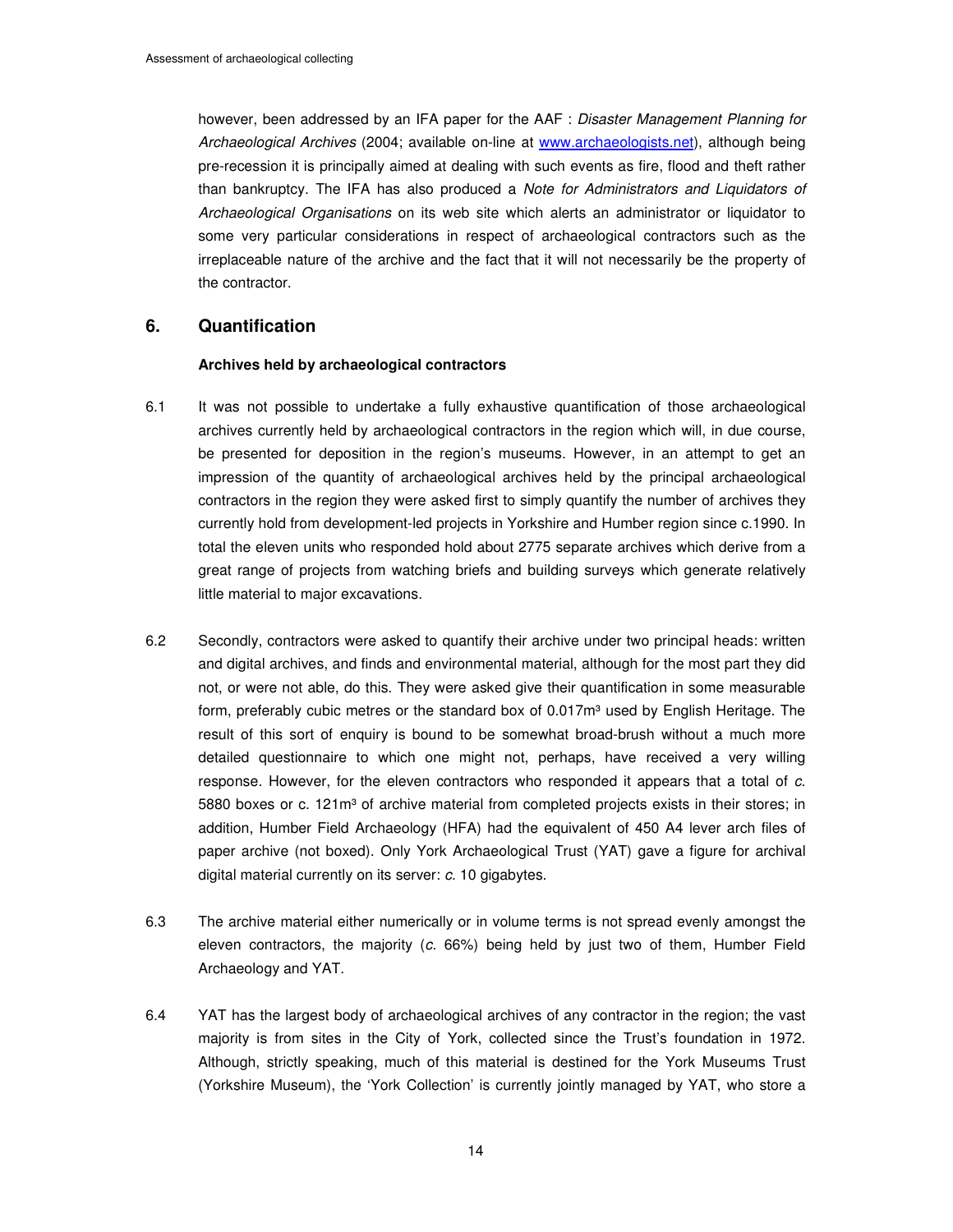large proportion of it, and York Museums Trust who are working together to address its longterm security.

- 6.5 The second largest body of contractor's archive material is curated by Humber Field Archaeology. This arises, to some extent, for historical reasons in that HFA and the Hull Museum Service were once part of the same local government authority and department, and HFA inherited material when the old Humberside Field Archaeology Unit was disbanded on the demise of Humberside County Council in 1996.
- 6.6 Archaeological contractors were also asked about other archives they hold which do not come from post-1990 development-led projects but from pre-1990 projects, from local societies, community archaeology projects or individual fieldworkers who are no longer active. Quantities were small apart from what is held by YAT and Archaeological Services WYAS who between them hold  $c$ , 6.4m<sup>3</sup>.
- 6.7 Whilst it was not possible to determine exactly how the archive material held by contractors will be apportioned between the museums in the region, it is clear that a large proportion is destined for a relatively small number of the museums in the list in Section 3.3 above, notably York Museums Trust (Yorkshire Museum) and East Riding of Yorkshire Museum Service.

#### **Universities**

6.8 The assessment looked into archive material held by the region's four principal universities with archaeological departments and it seems that they do not hold a great deal compared to the contractors. Archives from excavations by Peter Halkon of Hull University in the Foulness Valley, and at Hayton and Shiptonthorpe are deposited at Kingston upon Hull Museum. York University's principal archaeological archive from the region will derive from the ongoing training project at Heslington East. The archive will initially be retained by the university for research purposes, but will ultimately be offered to the York Museums Trust (Yorkshire Museum). Sheffield University, as noted, holds archives from ARCUS. In addition, one of the contractors reported depositing a large assemblage of human remains with Sheffield University for their use in teaching and research.

#### **Deposition in museums**

- 6.9 In order to get an idea of the complexity of the task museums face in receiving archives, they were asked, firstly, how many different archaeological contractors had deposited archive material with them over the last five years. The responses indicate that, for the most part, museum deal with no more than five, but four of the region's museums dealt with more than twelve.
- 6.10 Museums were also asked about the number of archives they had received from contractors in the last five years, a question which was intended to give some impression, at least, as to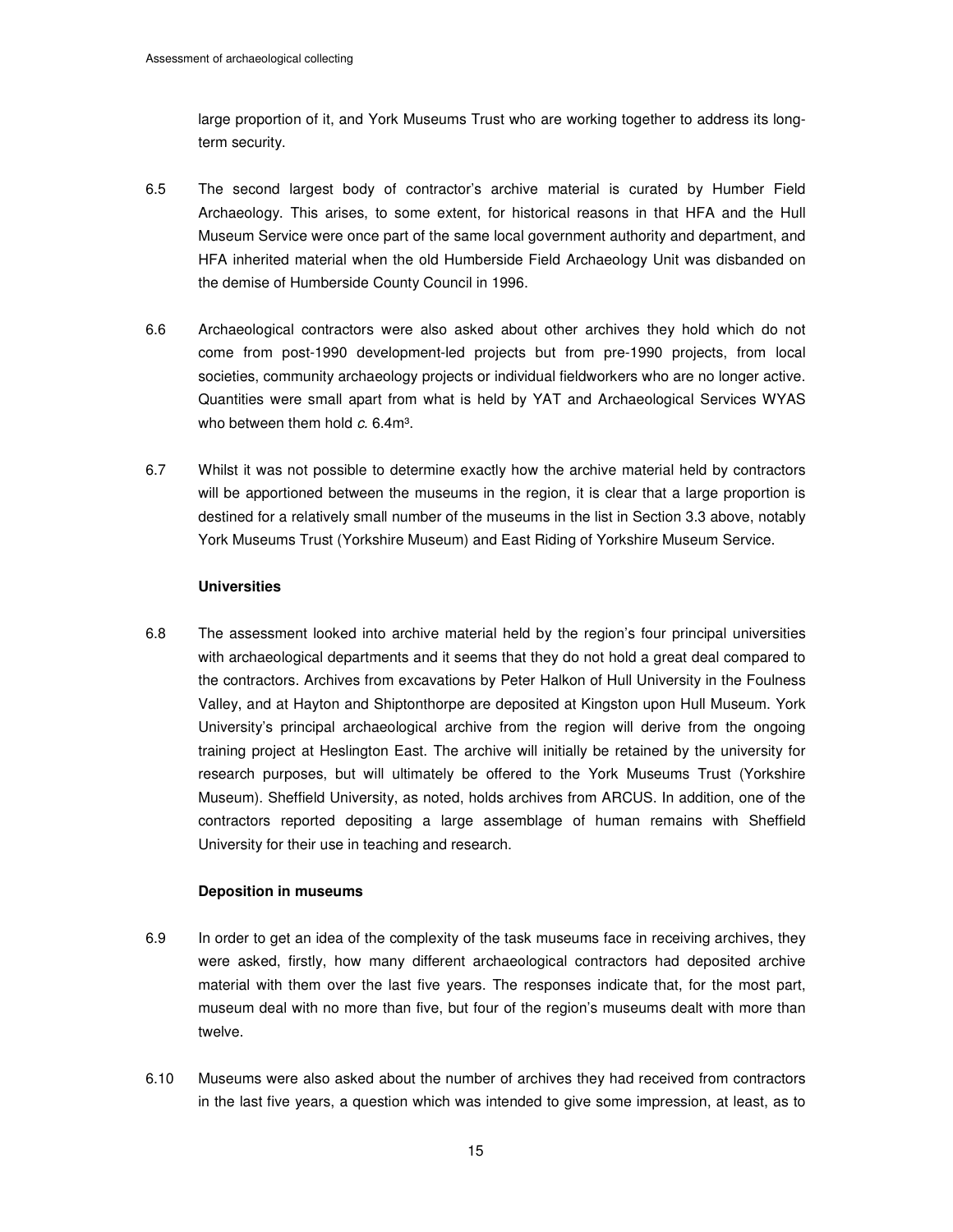how much they might expect in the next five. It was not possible within the scope of the project to ask for an assessment of the size of each archive deposited, although they vary between watching briefs (probably the majority) and large excavation projects.

- 6.11 Responses showed that the majority of museums in the region have received only small numbers of archives, although there is a small group which have received large numbers. Four museums had received over 50, the maximum reported being 264 (ERYMS). This pattern seems likely to be repeated in the next five years providing the level of investigations remains much the same.
- 6.12 Whilst an exhaustive assessment of the quantity of archaeological archives for the region held by contractors lay beyond the scope of this project, the section may be concluded by noting that it is clear that if all sources are taken into account, there is a vast amount of material which ,in theory, is awaiting deposition such as to put museum storage capacity under considerable pressure.

# **7. Storage regimes and capabilities**

#### **Archaeological Contractors**

- 7.1 With a view to getting an impression of what risk there may be to archives not yet deposited in museums, archaeological contractors were asked about the character and location of their storage, and extent of environmental control for metals, organic materials etc. All had a dedicated store usually attached or adjacent to their offices, but not usually with facilities for environmental control. However, in respect of storage, the level of risk to the integrity of archives is probably low in the short term, although some contractors expressed concern about the ongoing cost of storing archives which do not belong to them.
- 7.2 Secondly, under this heading contractors were asked about their capacity to store what may reasonably be expected as additional archive material over the next five years. Five reported that they would have adequate space, three were uncertain and three (including YAT and HFA) said they would not have adequate space.
- 7.3 Contractors were also asked if they had had archives refused by a museum in the Yorkshire and Humber region in the last five years and the reason for refusal. Three reported no problems but eight reported that this had happened, usually due to the museum's lack of space rather than financial or other reasons, although in the case of Museums Sheffield this was due to a lack an archaeological curator. It should be added that some contractors indicated in interview that they had had receipt of archives postponed by museums, if not actually denied, from time to time. In addition, one contractor had refused to deposit an archive on one occasion as the receiving museum only wished to only take a part of it.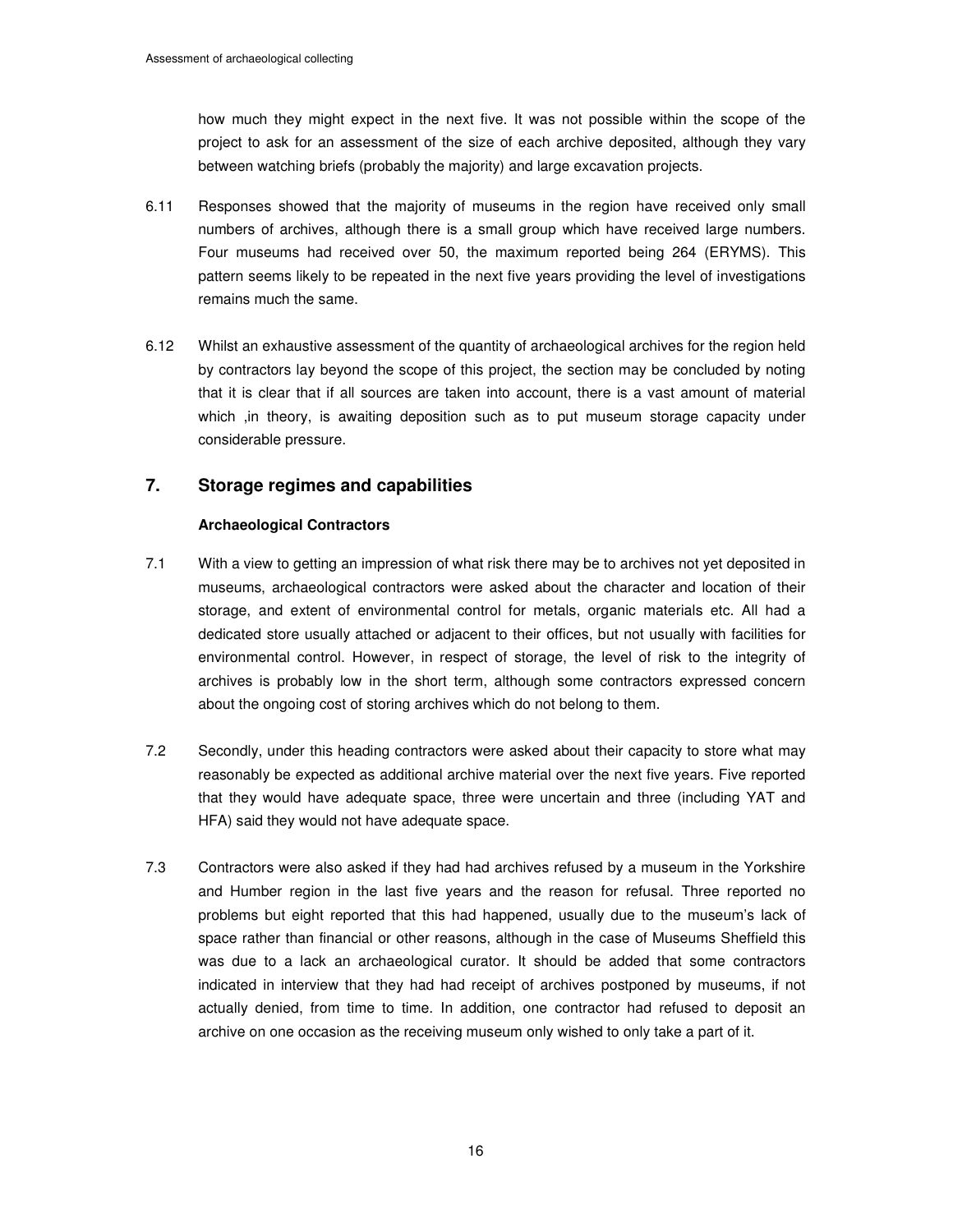#### **Museums**

- 7.4 Asked if they had refused to accept archaeological archives from a contractor in the Yorkshire and Humber region in the last five years, eight museums replied that they had - in six cases for lack of storage space, in one because of being unprepared in other ways for receipt, and in one (Museums Sheffield) because not currently being able to employ a dedicated curator of archaeology.
- 7.5 Asked about their capacity to receive additional archaeological archives from the Yorkshire and Humber region over the next five years, only two respondents reported they would have sufficient space of which one had hitherto received no archives and the other had only received a few. Almost all the other museums reported that space was limited, although only four had no space at all, one of which would not expect to be offered archaeological archives on a regular basis. Museums Sheffield are, as already noted, unable to accept archives because of a lack of staff.

### **8. Dealing with storage problems**

#### **Archaeological contractors**

8.1 Archaeological contractors were asked how, if they did not anticipate having sufficient storage for the next five years or were uncertain about the matter, they were proposing to accommodate further archaeological archives. Of the six contractors concerned, three anticipated deposition in a museum, two reorganisation of the store, and two also anticipated some form of disposal.

#### **Museums**

8.2 The seventeen museums which had either no storage capacity or limited storage were asked how they would cope with receipt of additional archaeological archives in the next five years. The most common of four options offered in the questionnaire was reorganisation of existing stores (12) and disposal of archaeological material (10), seven said they would suspend collecting and only two anticipated building a new store.

#### **Dealing with the unexpected**

8.3 Asked how they would respond if faced with a request to accept an archaeological archive from a contractor which was facing liquidation, as in the case of ARCUS, most museums responded that they would accept it with appropriate funding, although they would usually need to know more about what the archive contained before making a final decision.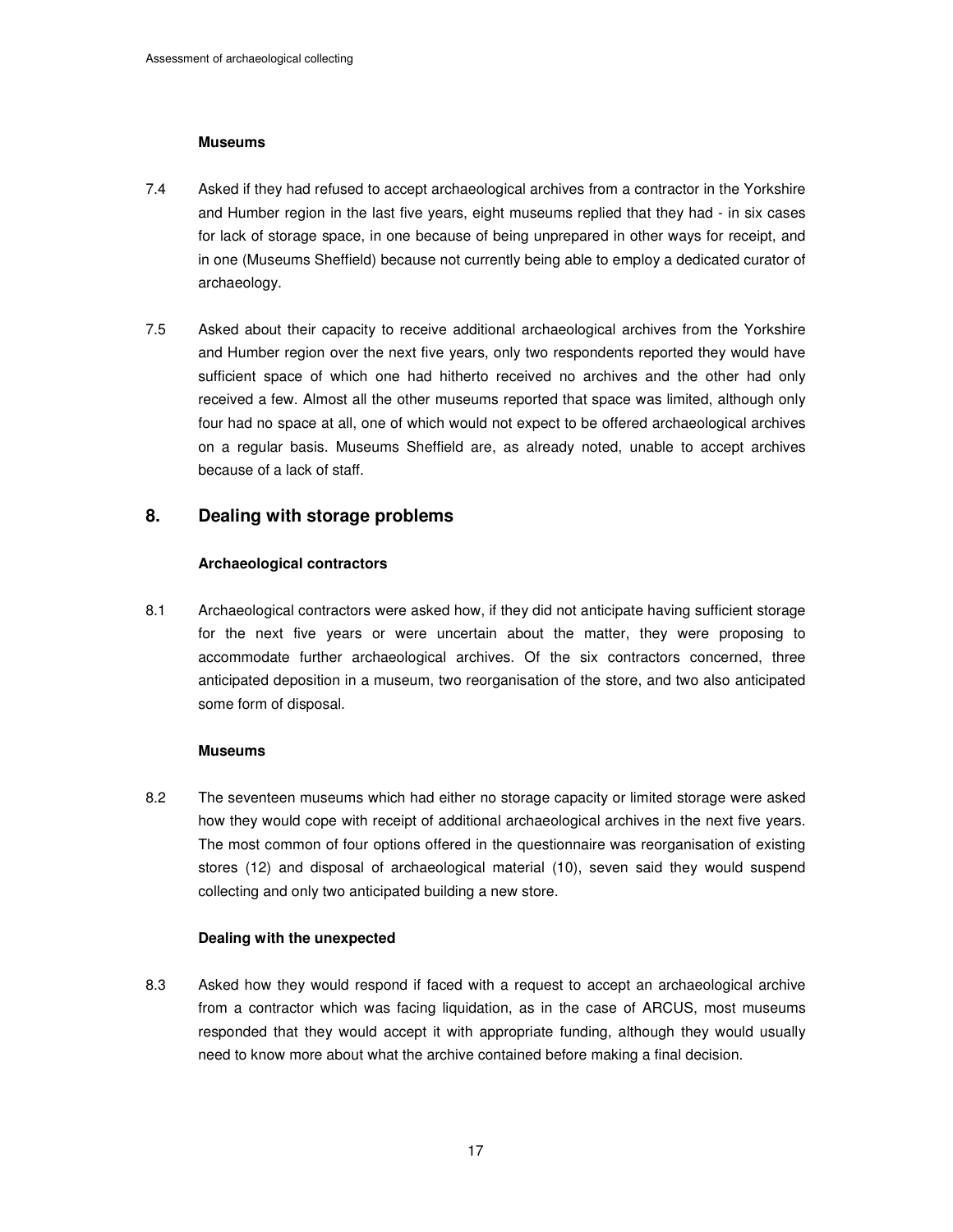# **9. Financial arrangements for archive deposition**

- 9.1 Museums can, up to a point, defray the cost of storing an archaeological archive by charging a one-off fee ('box charge') for archive deposition, usually based on the standard English Heritage box of 0.017m<sup>3</sup>. However, three museums related fees to their own boxes, in two cases (size not stated in the other) boxes considerably larger than the standard.
- 9.2 Excluding the three with their own box size, fees, none the less, vary considerably from zero (seven museums) to £150. Of those museums which charge a fee the average is c. £75.
- 9.3 Three museums which currently do not charge a fee are about to introduce one. The museums in South Yorkshire are about to introduce a standard charge which will probably be greater than that currently levied by the individual museums which currently charge.
- 9.4 Although it was suggested by some respondents that the Yorkshire Museum's £200 box charge, which prevailed for some years, may once have been a deterrent to the deposition of archives, there was no evidence that the fees currently charged by the region's museums deter contractors from depositing their archives, except in those cases where a client has ceased to trade and cannot be invoiced. It was, however, agreed that raising fees was not a long-term solution to the problem of archive storage.

# **10. Guidance and liaison**

10.1 Communication and regular exchange of information between the archaeological contractors, local authority archaeologists and museums would appear to be critical in ensuring the process of creating and depositing archives to the appropriate standard runs as smoothly as possible. Several questions in the questionnaires were aimed at this issue.

#### **Seeking advice**

10.2 Archaeological contractors were asked whether they sought advice from museums about preparation of archives 'regularly', 'sometimes' or never'. Most said they did so on a regular basis, but three said only 'sometimes'.

#### **Museum guidelines**

10.3 Museums were asked if they had guidelines, policy statements or codes of practice for the creation and deposition of archaeological archives available for distribution to contractors or other interested parties. Most museums said they did and on request supplied copies for the project. Within the scope of the project it was not possible to make a detailed comparison between them, but they appear to cover all aspects of archives: paper, digital, artefacts, environmental. Only the smaller museums in the region do not have guidelines.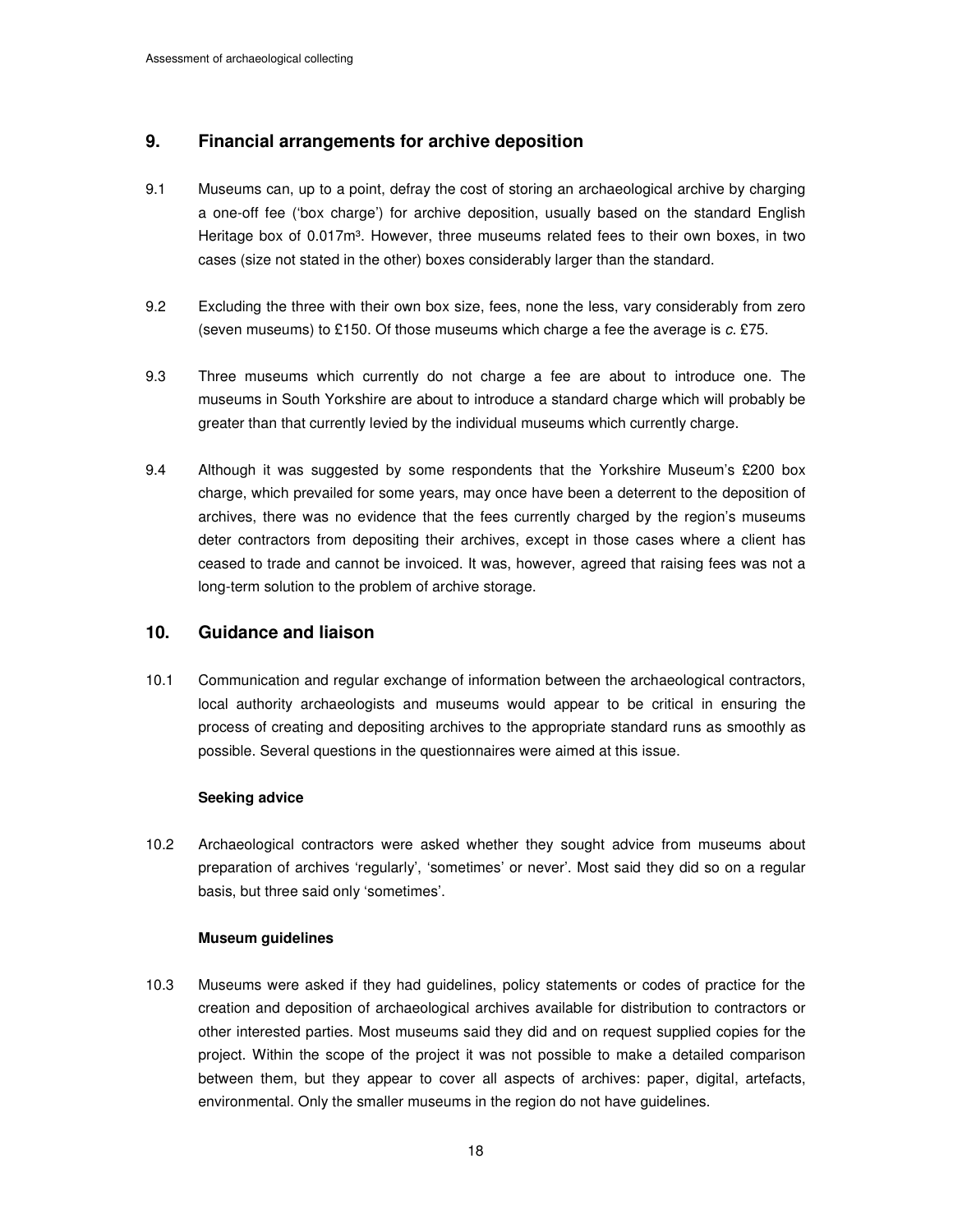#### **Liaison**

- 10.4 Museums were asked whether they liaised on a regular basis with local authority archaeologists on archive-related matters and whether this was done formally. Seven claimed they liaised regularly, the remainder sometimes, except for three who said they did so rarely, of which two were small museums not regularly accepting archives.
- 10.5 Responses on formal liaison on archive (and other) matters showed a clear geographical divide within the region in that a forum for liaison between museums and local authority archaeologists, supported by the local authority, exists in East Riding of Yorkshire, West Yorkshire, and South Yorkshire, but not in North Yorkshire where, moreover, there is no County Museum Service.
- 10.6 Local authority archaeologists were asked in their turn if they liaised on a regular basis with museums over archives and if they felt they received adequate guidance. Two of six said they did so 'regularly', two replied 'sometimes' and two 'rarely'. However, the respondents agreed that the advice received was useful.

# **11. Museum staffing**

- 11.1 The capacity of museums to receive archives depends not only on storage space, but on archaeologically trained staff able to manage the accession process and give guidance to archaeological contractors and other parties. However, only ten museums in the region (50% of the respondents) reported that they had an archaeologist on their staff with responsibility for curation of the archaeological archive (none has more than one). Some added that their duties involved a range of tasks, not all of which related to curation of archaeology.
- 11.2 The museums which have no archaeologist on the staff are usually those with relatively small collections, but three said they received curatorial assistance as needed, in one case from YAT, in another from York Museums Trust and another from HFA.

# **12. Disposal of archaeological archives**

12.1 It has perhaps been a widely held, if unwritten, assumption, at least until recently, that all the materials arising from archaeological excavations would be deposited in a museum where they would be curated in perpetuity. In light of the ever-growing quantity of archaeological archives this appears to be no longer practical and some form of selective disposal of material, particularly bulky artefacts such as pottery and building materials, deemed to have no further research potential will probably be necessary. Each group of stakeholders was therefore asked about attitudes to disposal.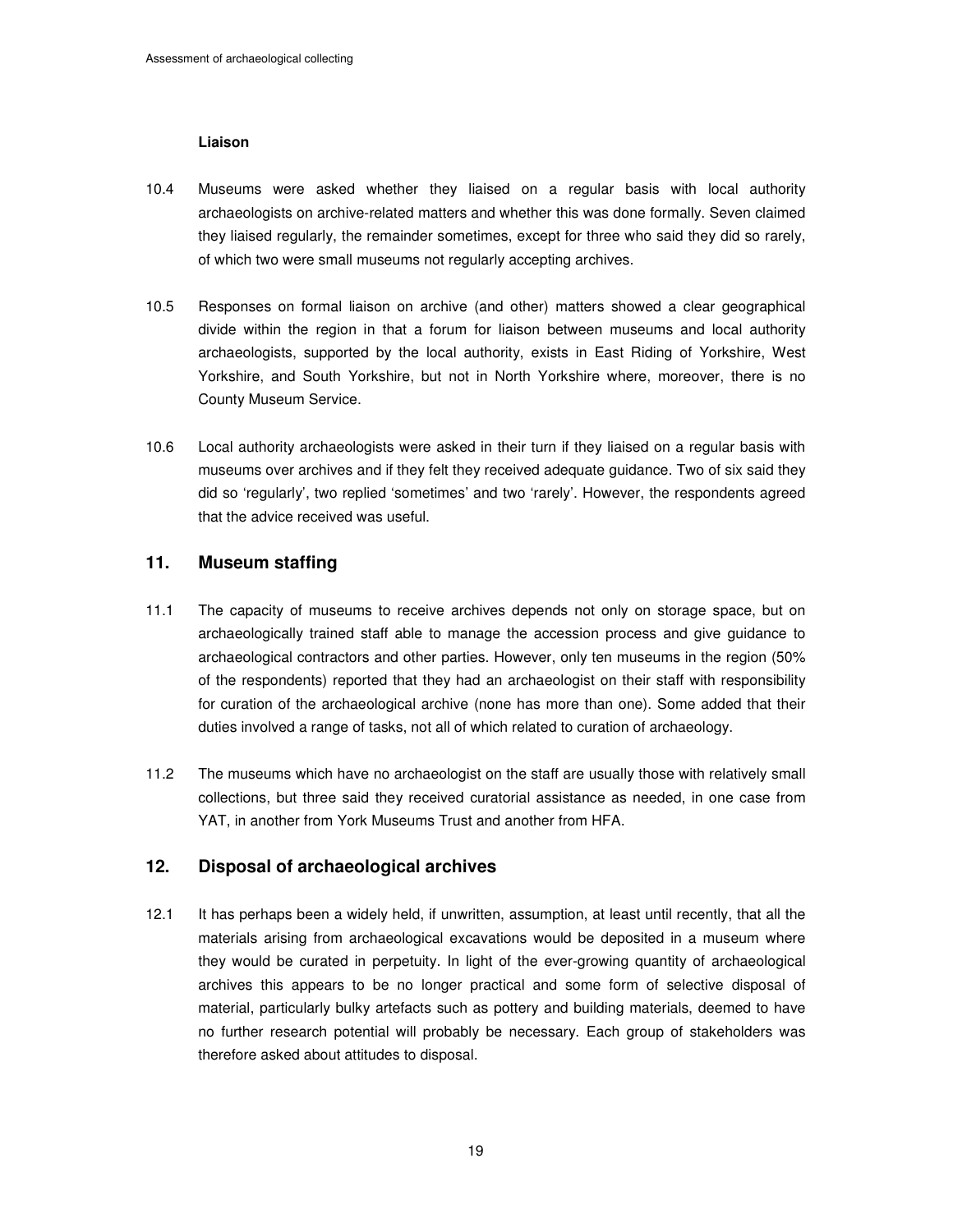- 12.2 Local authority archaeologists were asked whether they recommended contractors to think about disposing of material without any further research potential after post-excavation assessment. Only one does so; all the others felt it was not their job, but should be resolved between units and museums in consultation with specialists.
- 12.3 The archaeological contractors were asked if they had a policy for disposing of material which had no further research potential. Responses to this question indicated some variety in practice. Contractors did, however, express a willingness to dispose of material on advice from specialists, although this was not necessarily actively sought. A lack of suitable specialists was also mentioned, although in one case the contractor carried a specialist on its staff able to record and dispose of ceramic building material and building stone. Contractors also appear to exercise an ad hoc filtering out of modern, unstratified or poorly stratified material during excavation.
- 12.4 Asked what they would routinely dispose of after assessment, contractors referred most commonly to brick and tile, modern pottery, unstratified animal bone, flots from deposit samples and unsieved deposit samples.
- 12.5 Museums were also asked if they recommended to contractors that they dispose of material with no further research potential. Ten said they did or would if asked by the contractors, but it seems the question is not one which is frequently asked. Smaller museums usually had no policy on disposal of archaeological collections. East Riding of Yorkshire Museum Service appears unusual in having formal guidelines for sampling and disposal of selected archaeological materials prior to deposition.

# **13. Conclusions**

- 13.1 The project brief asked for an assessment of the current state and capacity of collecting archaeology with a view to enhancing knowledge of the collection of archaeological archives under four headings:
	- What are the key challenges for collecting archaeology at present?
	- What are the external drivers that may affect archaeological collecting in the next five years and what are the key risks that should be considered?
	- Are there any identifiable skills or knowledge gaps in the teams associated with the process?
	- To what degree does professional museum guidance on the issue reflect practice within the sector?

These topics are addressed in turn below, although there is some overlap between the first two.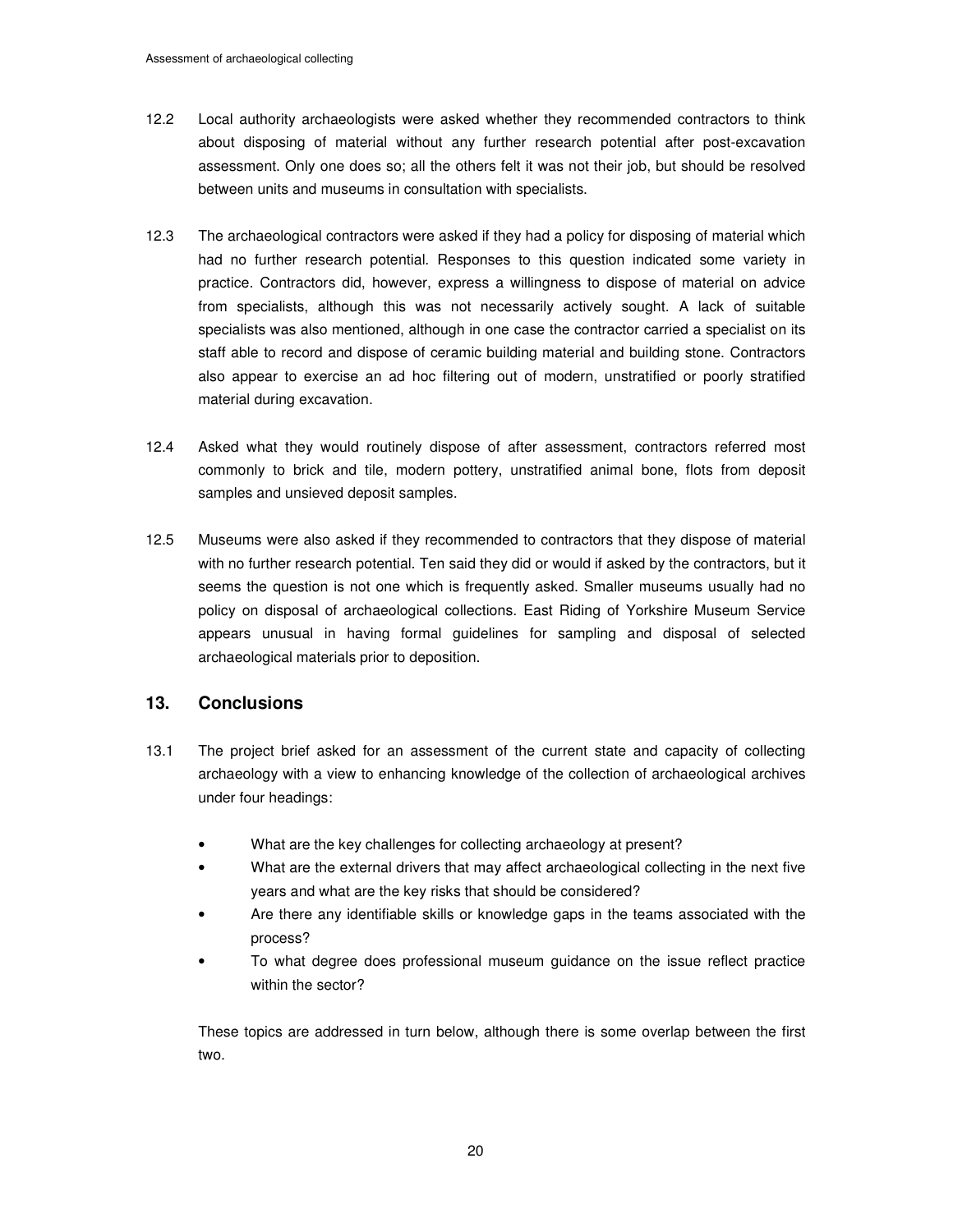#### **Key challenges**

The collecting environment

- 13.2 There can be no doubt that the environment in which archaeological archives are created and deposited is a challenging one, especially for archaeological contractors and museums for a number of reasons.
- 13.3 Although the quantification exercise in this project could not be exhaustive, it is, none the less, clear that the sheer number of archaeological projects in the region, all of which have generated an archive of some sort, has put and will continue to put massive pressure on storage space both in museums and in contractors' own premises. It would probably not be overstating the case to say that there is an impending storage crisis.
- 13.4 Quite apart from the quantity of material, the fragmented structure of development-led archaeology in which there are as many as 40 archaeological contractors working in the region immediately creates a problem of ensuring consistency of practice in archive creation.
- 13.5 The competitive environment in which most development-led archaeology takes place can make completion of project archives to the appropriate standard difficult. For example, tenders may take insufficient account of the extent of archaeological material which is likely to be encountered in order to be successful. One contractor said that some archaeological consultants working for developers specifically asked them to exclude the deposition fee from project costs; this is a highly unethical practice which should be reported to the IFA if it were to occur on a regular basis.
- 13.6 Now that an end to the recession appears imminent (June 2010), any dip in the number of field projects and generation of new archives in the development-led sector appears about to come to an end. That is not to say, however, that all the region's archaeological contractors will be able to put any financial problems behind them. There remains a danger that preparation and deposition of archives will be given a low priority as new work is pursued to ensure cash flow.
- 13.7 In any event contractors may, from time to time, cease to trade for reasons which are not only financial. Whilst for museums a condition of accreditation by MLAC is a Disaster Management or Emergency Preparedness Plan there is no similar constraint on the contractors who should face up to the eventuality, however remote, of ceasing to trade. Enquiries on the matter of insurance suggest that there is no policy available to contractors to cover the costs of winding up an archive, but perhaps this is because no demand for it has hitherto been expressed.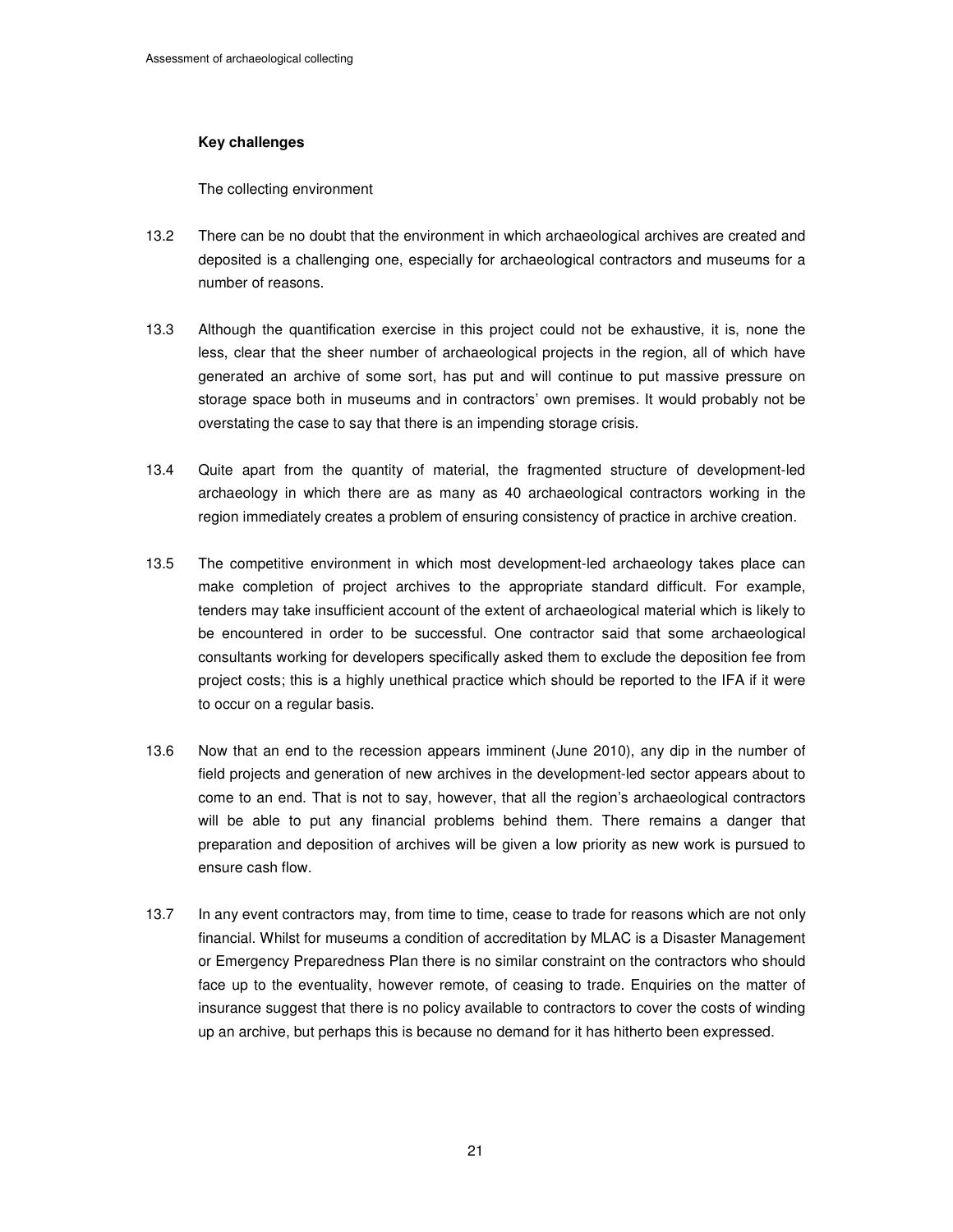#### Storage space

- 13.8 The most immediate challenge for most museums is to find adequate suitable space for the storage of archaeological archives. Most of museums consulted for the assessment reported that they had either no space or limited space for archives in the next five years (Section 7.4- 5). Bulk artefacts such as pottery and building materials are often the largest components of an archive, but large quantities of paper records can also be hard to accommodate.
- 13.9 Because of the lack of storage space another key challenge for both contractors and museums must be to develop policies for the disposal of material of no further value for research, display or other purposes. Whilst one must always be concerned that questions will be asked of material in the future which we either have not considered or do not now have the means to address, the archaeological profession is probably mature enough now to take a view on disposal of material whether already in museum stores or awaiting deposition. For example, it seems widely agreed that there are categories of unstratified or undocumented artefactual material which do not warrant retention.

#### Digital archives

- 13.10 A challenge of a different order for museums, less related to space, but equally important in the medium and long term is that posed by digital archives. A digital component will form an increasingly large and important component of archaeological archives generated by the contractors comprising not only the site report, but such things as lists of finds, and the photographs, drawings, analytic and survey data. The paperless site context record is already in the development phase.
- 13.11 The IFA Standards and Guidance (Section 3.5.5) puts the matter of deposition of digital archives succinctly as follows:

'Digital archive material should be deposited with a trusted digital repository, where data migration and backup procedures are in place, and the integrity of the digital archive is maintained.'

 However, few of the contractors and museums contacted appeared to have addressed the problems of curating digital data in such a way as to keep them accessible and usable for the foreseeable future.

13.12 A repository charged with curating digital data is the Archaeology Data Service (ADS; www.ads.ahds.ac.uk ). According to its mission statement:

 'It does this by preserving digital data in the long term, and by promoting and disseminating a broad range of data in archaeology. The ADS promotes good practice in the use of digital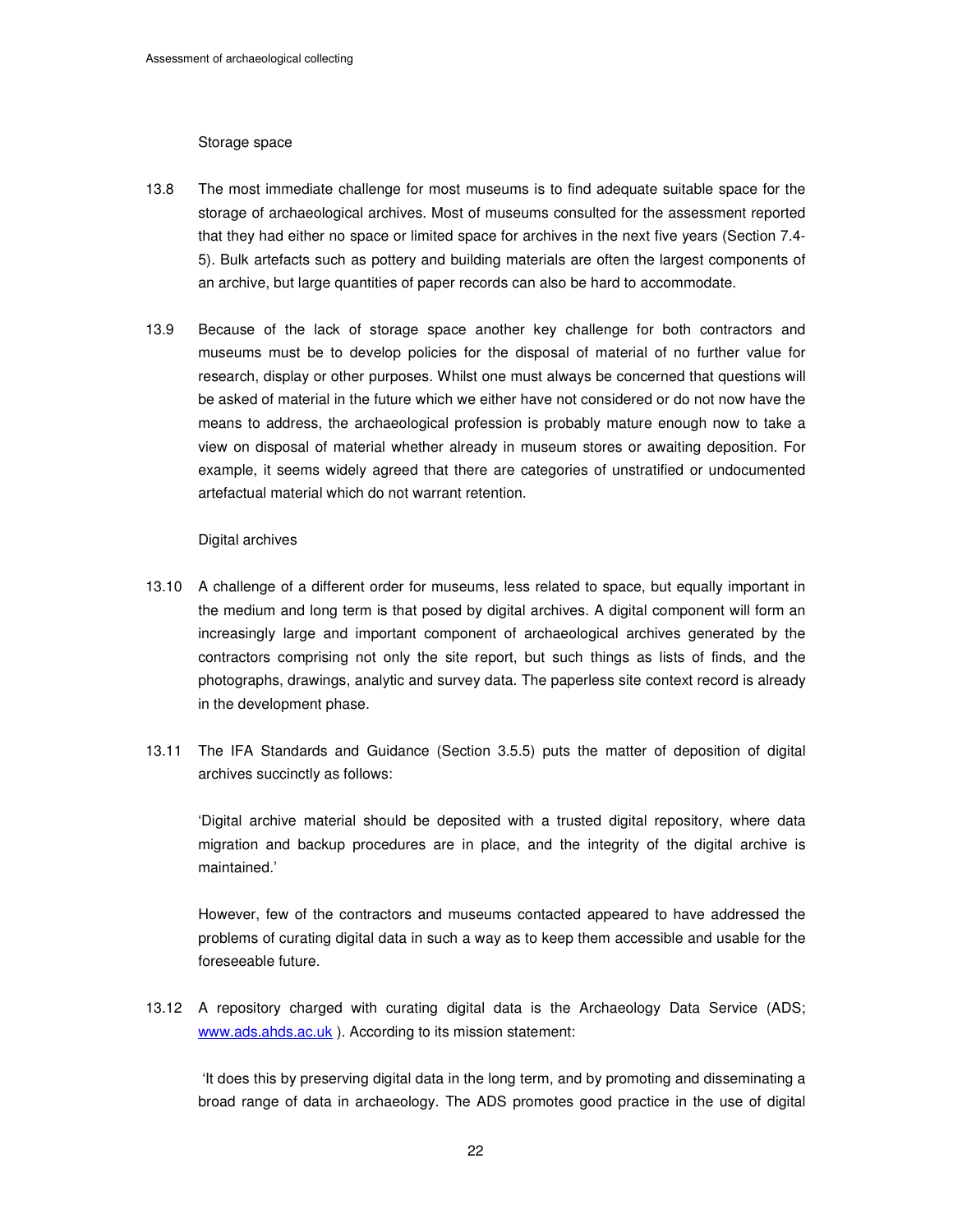data in archaeology, it provides technical advice to the research community, and supports the deployment of digital technologies.'

 Many of the respondents to the questionnaires were aware of ADS. However, local authority archaeologists were unwilling to require deposition of digital archive material with ADS and units were reluctant to use it because of what are perceived as the excessive costs. A view on this will not be taken here, but all stakeholders in the sector should address the archiving of digital data as a matter of urgency.

#### **External drivers and risks**

- 13.13 Considered under this heading are factors arising from local or national government actions and policies not directly related to the process of creation and deposition of archives, but which may, none the less, have a bearing on it.
- 13.14 The extent to which archaeological archives are generated in the future will depend to a large extent, as it has in the past, on the fortunes of the British economy and in particular the commercial development sector. Whilst a period of recession has meant a slowing of the pace of fieldwork, it has, paradoxically, meant that some contractors, at least, have had more time to complete reports and archives and it was reported that the level of deposition had not noticeably slackened.

#### Spending cuts

13.15 Whilst the worst of the recession may be over, severe cuts in public spending now seem inevitable and are a major risk to the ability of local government to support the museum sector. An item in the Heritage Alliance's (May 2010) on-line newsletter Heritage Update, 185 (for 28 May 2010) on the cuts noted:

'In recognition of the fact that  $£1.16$ billion of these savings are from grants that go to local authorities, the Chancellor and Prime Minister have agreed with the relevant Secretaries of State to remove the ring-fences around over £1.7bn of grants to local authorities in 2010/11 to help them deliver these savings. This will give local authorities much greater flexibility to deliver on their priorities, and it is consistent with the government's intention to devolve more powers to local government.'

 In these circumstances it is not surprising that concern was expressed by several museum staff contacted that as museum services are not a statutory requirement of local authorities, job cuts and closure of premises might be imminent. Clearly spending cuts with these effects could have a serious impact on the ability of museums to store and curate archaeological archives.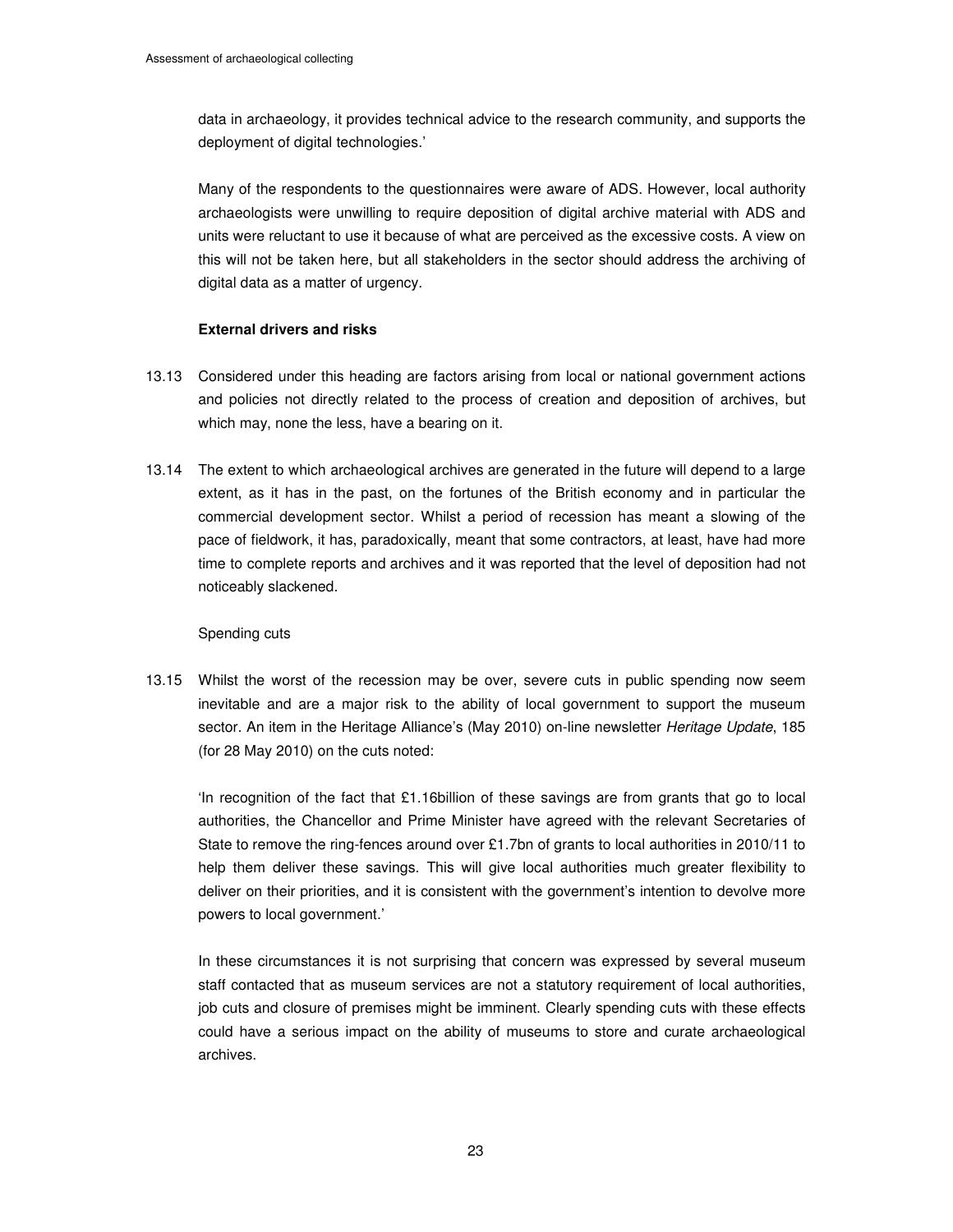#### Museum objectives

- 13.16 Museum staff also reported that the objectives of their institutions have changed in recent years and will continue to change, reducing emphasis on their purely curatorial functions. For example, there will be a greater emphasis on the presentation to the public of selected materials from the collections such as to create narratives meeting a range of educational and social objectives. Some museum staff commented that under pressure from elected members and senior management they were looking more closely than hitherto at how archives were used (how often and by whom etc) and assessing their potential value for research, display and education. In these circumstances staff resources available for curation and management of archaeological archives are bound to be limited further.
- 13.17 In the circumstances outlined in 13.15 and 13.16 the implications of government policy as expressed in PPS 5 potentially appear to place local authority museums at the mercy of a form of pincer movement. If, on the one hand, local authorities actively implement the policy (HE12.3) requiring deposition of any archive generated from the recording of heritage asset with a museum or other depository, but, on the other hand, inadequate funds are available to curate and store that archive, one fears that the qualification in Policy HE12.3 that the museum or depository should be 'willing to receive' the archive may now be invoked on a regular basis to refuse it.

#### Local authority structure

13.18 In addition to the financial pressures another factor which will probably continue to have a bearing on archaeological collecting is the structure of local authorities. Since 1990 there have been significant changes with the creation, for example, of Unitary Authorities in 1996 which have led to corresponding changes in museum collecting policies. This has sometimes created uncertainty for archaeological contractors as to where deposition should take place and fragmentation of archives for, for example, infrastructure projects which cross collecting boundaries. Further changes in local government structure cannot be ruled out now that a new government has come into power in Westminster.

#### **Skills and knowledge gaps**

13.19 One of the most striking, and alarming, findings of the assessment was that there are very few museum staff with an archaeological background and/or training in the Yorkshire and Humber region who are employed to curate the archaeological collections. Half of the museums have no one with responsibility for archaeological collections who qualifies in this regard at all and no museum reported more than one archaeological curator on their staff, although it should be added that some of the smaller museums which may lack an archaeologist reported that they were able to get curatorial assistance from, for example, HFA, YAT or the York Museums Trust.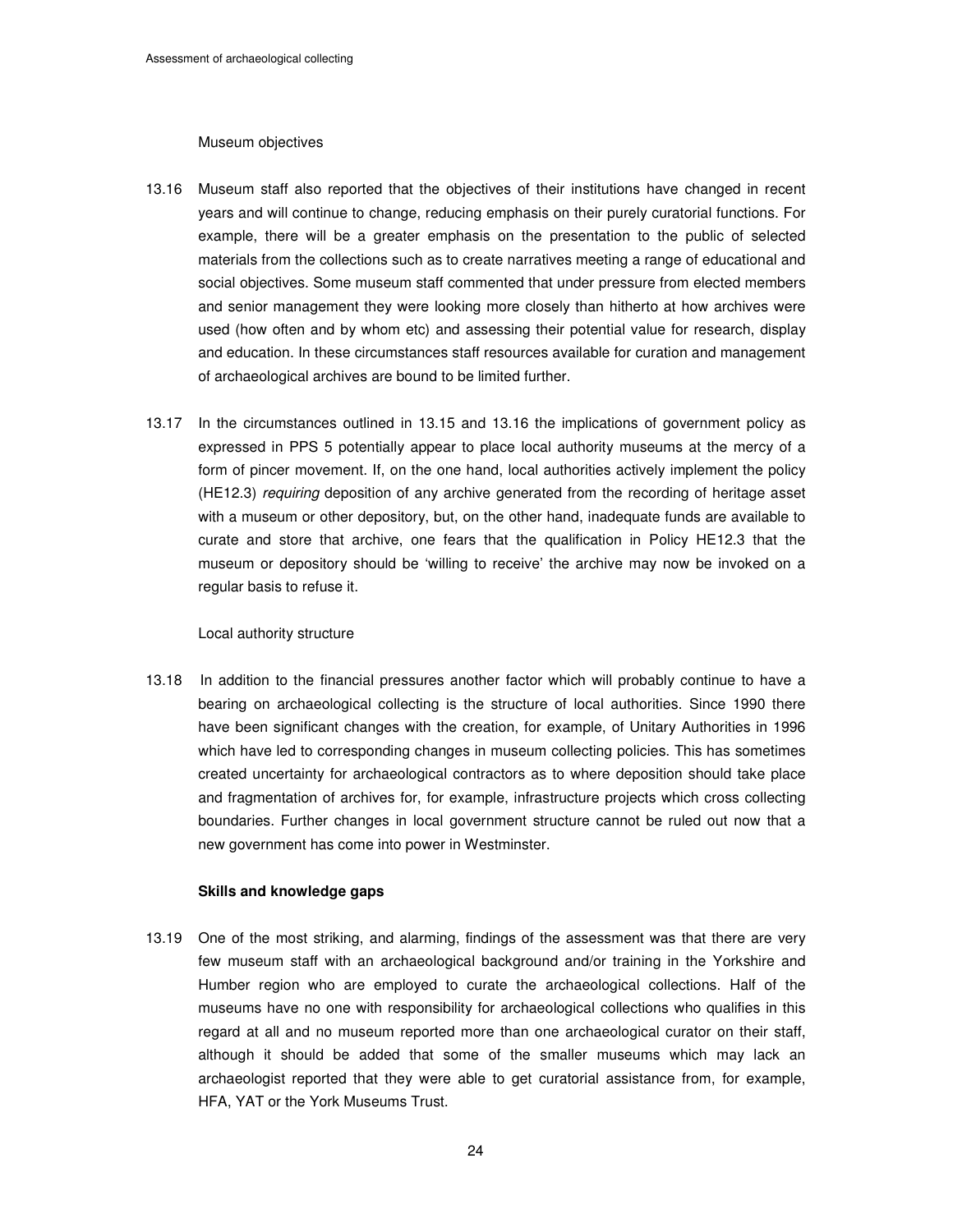- 13.20 It must be a cause for concern that Museums Sheffield, serving one of the UK's largest urban areas, is currently unable to afford to employ a dedicated curator of archaeology. No less worrying is that in North Yorkshire, which has no county museum service, only one of the six museums which responded has an archaeologist.
- 13.21 Another problem commented on by many respondents in both the contractors and the museums is the shortage of available specialists with the knowledge of particular categories of artefacts or environmental material. Whilst museum staff may have a good all round knowledge of archaeology they rarely have the opportunity or time to become specialists in any particular field. Furthermore most contractors, especially the smaller ones, lack a range of specialists. In order to determine whether excavated materials have any further research potential after initial assessment and can be considered for disposal the sector is therefore often reliant on freelance and university-based specialists whose time is limited and whose priorities may lie in fields other than advice on the content of archaeological archives in the Yorkshire and Humber region.

#### **Museum guidance and practice**

- 13.22 Documents currently available providing guidance on the creation and deposition of archaeological archives whether produced by national institutions, such as SMA or English Heritage, or by individual museums have been listed in Section 2 above. Specifications and WSIs prepared or approved by local authorities usually point contractors towards at least some of these documents. The assessment suggested that they were, in turn, consulted by archaeological contractors who would also consult museums directly for advice on archiving.
- 13.23 However, museums commented that the extent to which preparation of archives to the appropriate standard by contractors was variable. Reasons for falling short include a lack of resources to complete the last stage of a project after all funding has been spent, lack of trained staff at the contractor capable of preparing the archive to the appropriate standard, and lack of incentive once a planning condition had been signed off.
- 13.24 Museums should also bear in mind that there is a danger of guidance being too detailed and too prescriptive such that contractors find it impossible to meet the standards laid down and simply give up. Furthermore some contractors working in a number of different museum collecting areas noted that they found it difficult to have to deal with several different guidance documents, all slightly different in their requirements, and appealed for a greater measure of standardisation.
- 13.25 One may perhaps sum up the three previous paragraphs by saying that effective liaison is key. As the East Riding of Yorkshire Council policy on archives states: 'It will significantly aid ERYMS in its decision whether or not to accept an archive, if it is actively involved as the field project evolves.'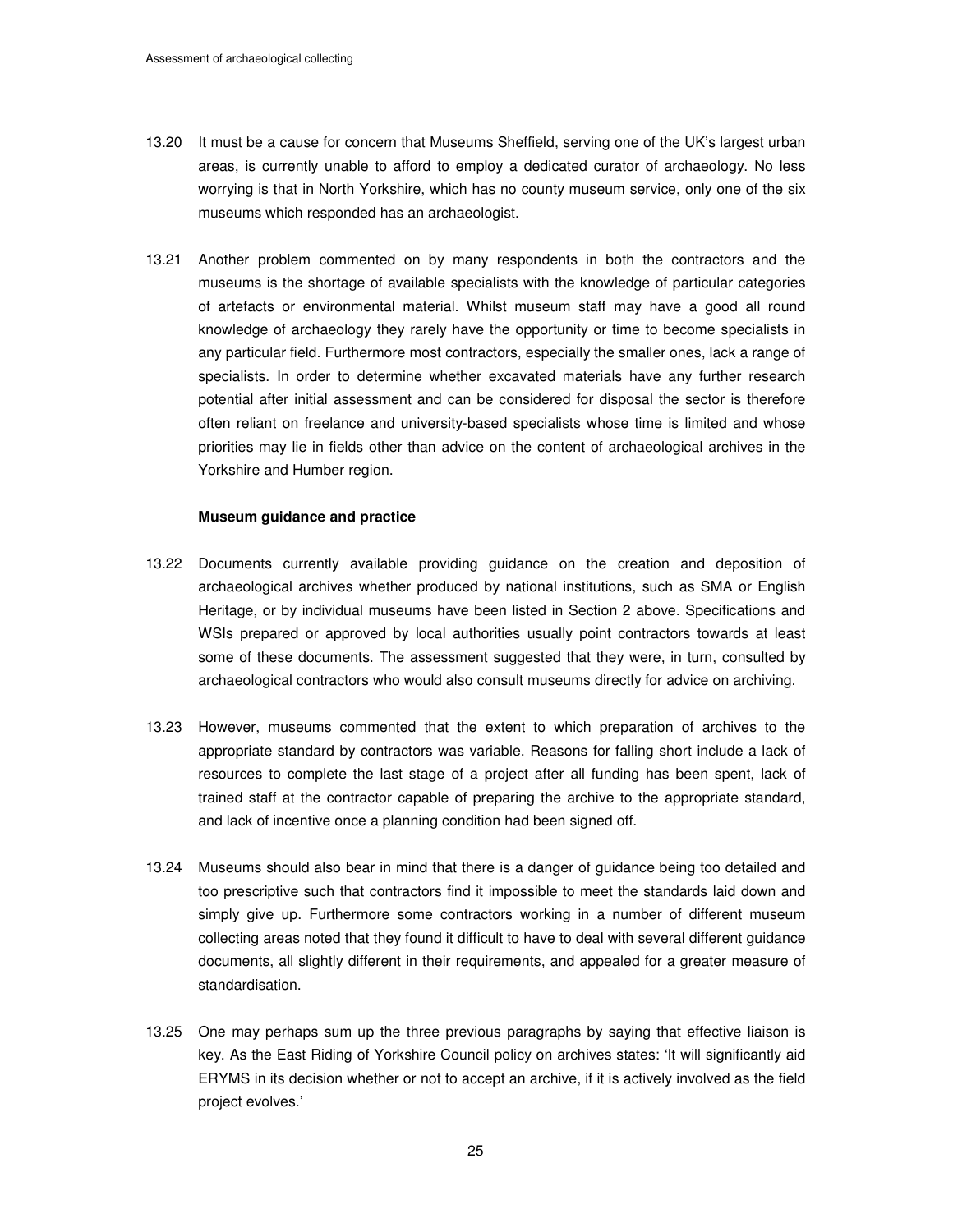# **14. Recommendations**

- 14.1 It would probably be unrealistic in present economic circumstances to recommend interventions which carry a high price tag or require substantial support of government and national bodies whether in financial or in other respects.
- 14.2 It should be noted, however, that amongst the more radical (and expensive) solutions to many of the problems of archive conservation, storage and access is the creation of regional resource centres, suitably staffed and funded to provide long-term care and management. These centres are, for example, being promoted by the Archaeological Archives Forum in a policy statement issued in May 2009 (on-line at http://www.britarch.ac.uk/archives).
- 14.3 Whilst some (if not all) respondents to the survey expressed support for regional resource centres, there was a general agreement that whilst one might like to see new stores, the enlargement and improvement of existing stores and employment of additional archaeologically trained staff, these are probably not achievable objectives in the immediate future. However, there are matters which the archaeological community as a whole in the region could look at in the short term with a view to improving the process by which archives are created, deposited and managed.

#### **Archaeology and planning**

14.4 It was noted by some local authority archaeologists that PPS 5 offers an opportunity for a new start in the management of archaeology in the planning process. It would be welcome if as part of this planning conditions and obligations were framed in such a way as to give greater prominence to the importance of the completion and deposition of archaeological project archives. Furthermore, one would like to see local authorities look closely at whether the practice of signing off an archaeological condition before the archive has been completed and deposited is entirely satisfactory, reducing, as it often does, the incentive for contractors to do the work and for clients to pay the bill.

#### **Liaison and communication**

14.5 There seems no doubt from comments received with the returned questionnaires that the existence of formal liaison meetings which include local authority archaeologists and museum staff in East Riding, West Yorkshire and South Yorkshire provide a useful channel of communication in which matters to do with archives can be addressed. It is recommended that a similar opportunity for liaison would be beneficial for other parts of the region, notably North Yorkshire, which also, as noted, has no County Museum Service and has a shortage of archaeologically trained staff in its museums.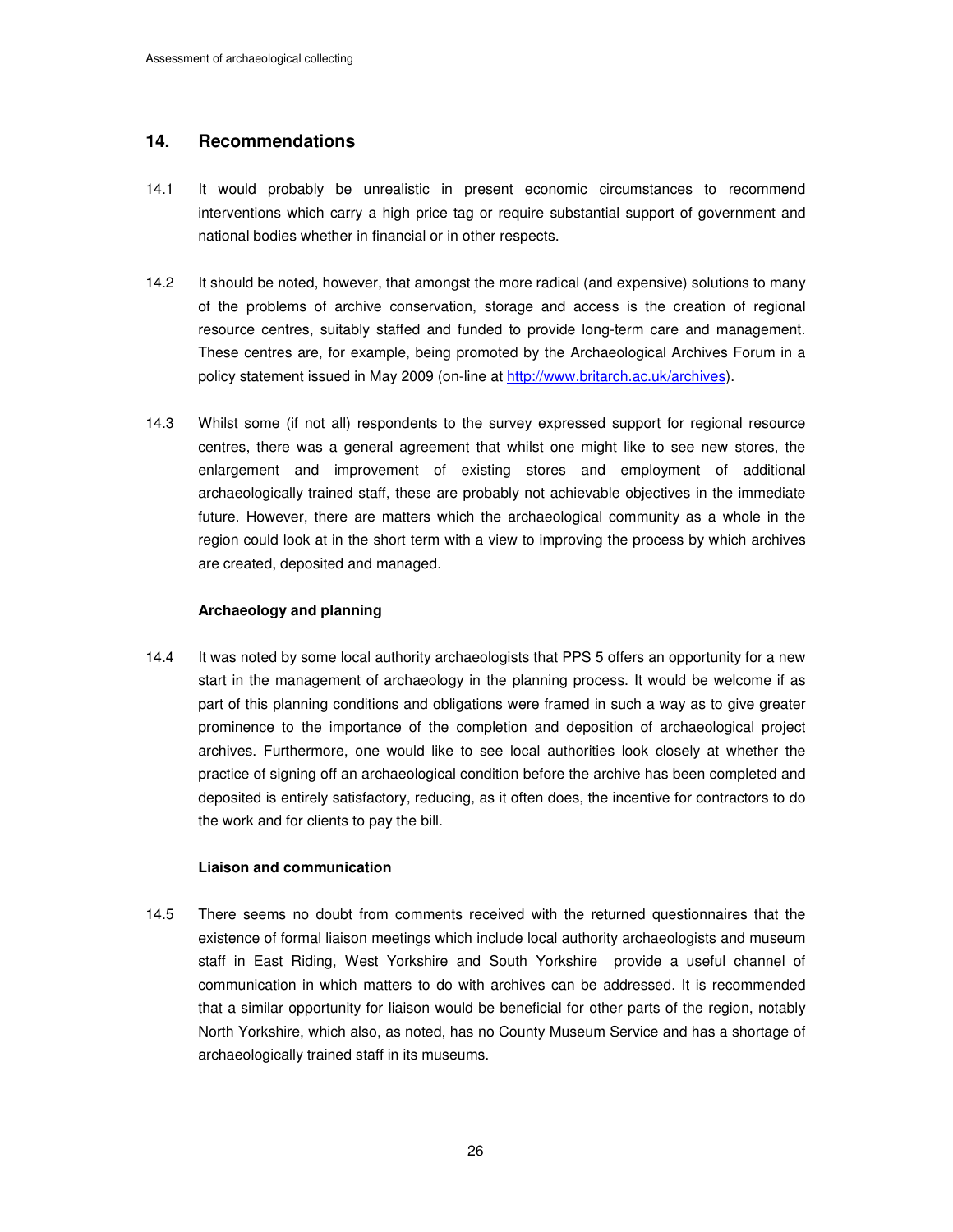14.6 It is also recommended that contractors and museums explore ways of improving communications. Although contractors claim to liaise regularly with museums and to take regard of any guidelines they have for archiving, the archives presented to museums do not always seem to be in a satisfactory condition. Contractors remain uncertain as to what is required of them. In addition, museums often have little idea of what archives they are to expect and on what sort of time scale as a result of which they cannot assess storage requirements well in advance.

#### **Standardisation**

- 14.7 Respondents to the questionnaires from all three principal groups of stakeholders recommended addressing the variability of guidance for the preparation and deposition of archives. A number referred to the desirability of region-wide standards and requirements for the preparation and deposition of archaeological archives. In an era in which most archaeological contractors are working in a number of collecting areas and museums for their part are taking archives from a number of different contractors, this would seem a sensible way forward to improving quality and consistency.
- 14.8 An aspect of standardisation specifically referred to as desirable by some contractors was the size of boxes for archive storage. Although it appears that the English Heritage box of  $0.017<sup>m3</sup>$  is commonly used, there are other preferred sizes (Section 9.1 above), presumably related to such factors as shelf size. It was suggested by some respondents that were there to be a standard size of box used by all the museums in the region then economies of scale leading to reduction in cost of purchasing would be possible, and the process of archiving less onerous.
- 14.9 Another aspect of current practice specifically referred to by contractors as unhelpful was variability of the box charge between the region's museums. This appears to cause confusion on occasions and, although not an absolute deterrent, appears to lead in some cases to a reluctance to deposit with certain museums perceived as expensive.

#### **Disposal**

- 14.10 Given that lack of space, especially for bulk finds, is the most pressing archaeological archive-related problem which most museums face in the short-term and are likely to face in the next five years, then any list of recommendations for action should include one aimed at formulating an effective approach to the disposal of material which has no further research potential and no value for display, educational or other purposes.
- 14.11 If the question of disposal is to be effectively addressed, however, there must be a proactive approach by contractors when creating their archive, acting in concert with the receiving museum and actively supported by local authority archaeologists. At present one detects an attitude amongst all stakeholders that disposal is someone else's problem.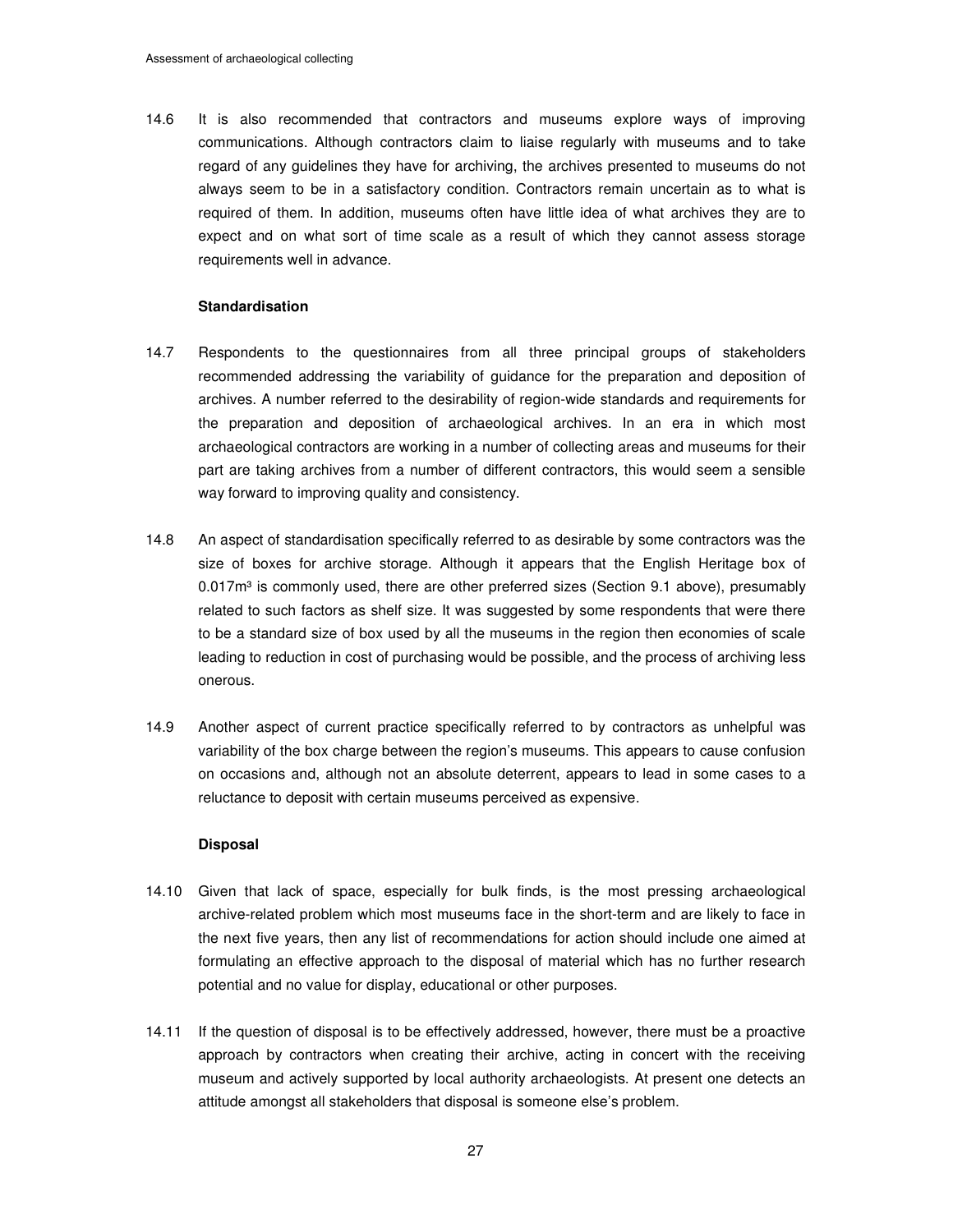14.12 In addition to applying a disposal policy to current projects for which archive is not yet complete, museums should also consider selective disposal of material from archives already in their collections, some of which at least was probably collected when circumstances permitted an uncritical retention of all excavated materials and related records.

#### **Digital archives**

14.13 Whilst one might claim that curation of digital archives is not the most pressing short-term problem that museums face, there can be no doubt that it should be flagged up as a major problem for the medium and long term (see 13.10-13.12 above). Wider use of ADS should be considered an option for archiving digital data; there may be others which did not come to light during the survey.

#### **Use of archives**

14.14 Although the use of archives was not one of the principal issues addressed in the project, there seems no doubt that how the value of archaeological archives is perceived not only by archaeologists, but by the wider world is critical to the resources which will be available for their curation. It is incumbent therefore on all involved in archaeology to promote the use of archives wherever possible. A few museum respondents referred to the option of charging researchers for the staff time involved in providing access to archives and it may be that there are circumstances where this should be considered providing it does not act as a deterrent to their use.

#### **Disaster management**

14.15 It goes without saying that archaeological archives are irreplaceable if damaged or destroyed. In the event of a unit ceasing to trade there has to be a danger that an administrator or liquidator will be less sympathetic than Sheffield University has been to the ARCUS archive and will simply throw archive material away. As noted above, advice to administrators and liquidators can be found on the IFA website. However, action by contractors, supported by all stakeholders, to establish clear disaster management strategies which can be made operational if closure appears imminent should be considered a priority in the light of the ARCUS case. A joint approach to a commercial insurer, perhaps through the IFA, to seek a policy to cover the costs of dealing with the archive in the event of closure should be actively considered.

#### **15. Acknowledgements**

 I am very grateful to all the respondents for giving their time to filling in my questionnaires and supplying supplementary information when asked. I would like to thank in particular those who agreed to meet me to discuss the question of archives: David Marchant (East Riding of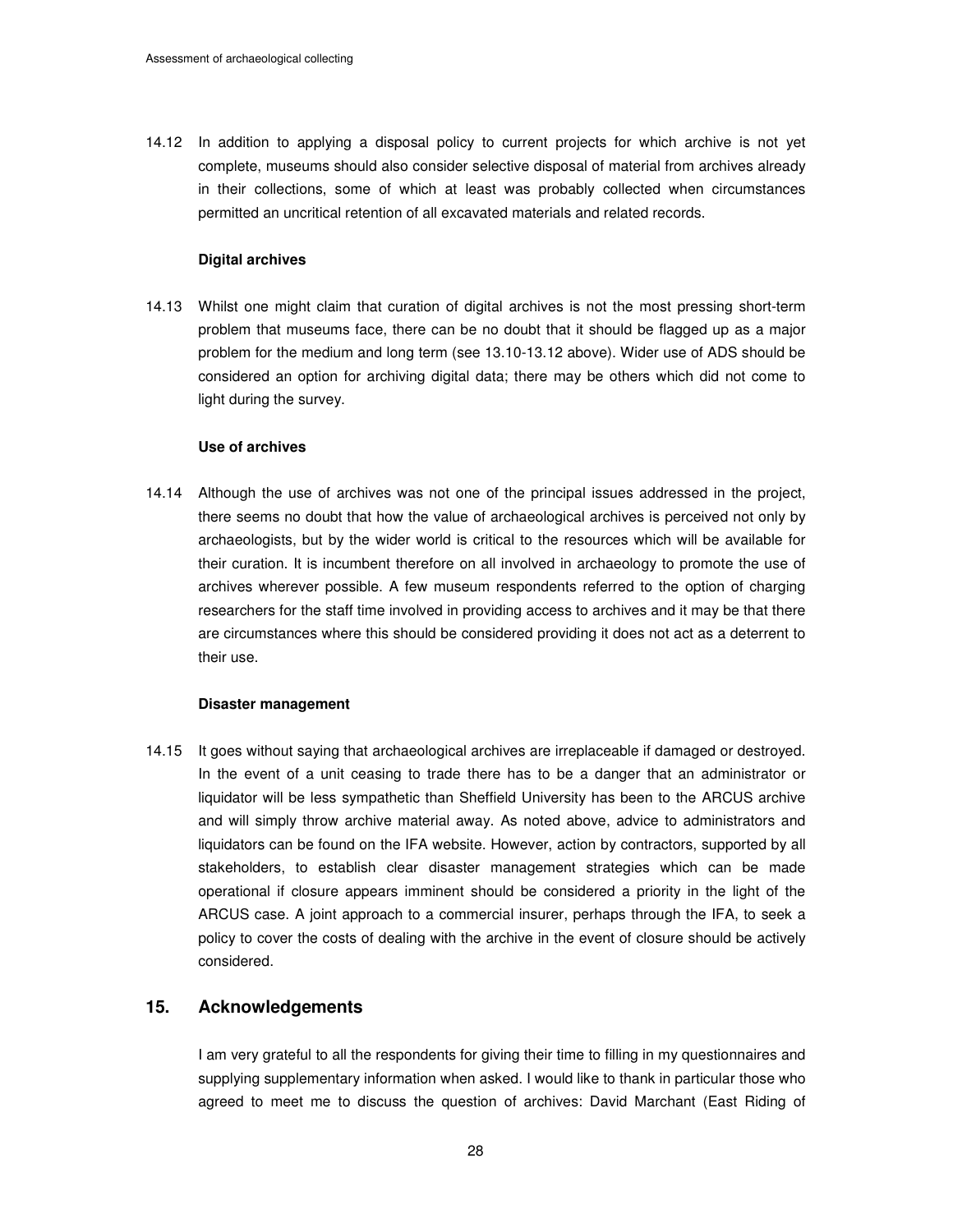Yorkshire Museum Service), Christine McDonnell (YAT), Rose Nicholson (North Lincolnshire Museum, Scunthorpe), John Oxley (City of York), Nick Pearson (On Site Archaeology), Peter Robinson (Doncaster Museum), Ian Sanderson (West Yorkshire Joint Services), Paula Ware (MAP) and Alison Williams (North Lincolnshire CC). John Bennet of Sheffield University kindly gave me details of the events surrounding the demise of ARCUS. Finally my thanks are due to Jaane Rowehl, Project Manager for Renaissance Yorkshire who gave me advice and support throughout.

#### **16. References**

Archaeological Archives Forum 2009. A Policy Statement on the Case for the Development of Archaeological Resource Centres within England

Department of Communities and Local Government 2010. Planning for the Historic Environment, Planning Policy Statement 5 (PPS 5)

Department of Communities and Local Government, English Heritage and Department of Culture, Media and Sport, 2010. PPS5 Planning for the Historic Environment: Historic Environment Planning Practice Guide

Department of the Environment 1990. Archaeology and Planning, Planning Policy Guidance Note 16 (PPG 16)

English Heritage 1990. Management of Archaeological Projects (MAP 2)

English Heritage 1998. A Survey of Archaeological Archives in England

 English Heritage 2005. Guidance for Best Practice for Treatment of Human Remains Excavated from Christian Burial Grounds in England

English Heritage 2008. Guidelines for the Curation of Waterlogged Macroscopic Plant and Invertebrate **Remains** 

 English Heritage 2010. Waterlogged Wood: Guidelines on the Recording, Sampling, Conservation and Curation

IFA 2004. Disaster Management Planning for Archaeological Archives, Paper 8

National Archives and MLAC 2010. Archives for the Twentieth-Century in Action

Society for Museum Archaeologists 2007. Archaeological Archives - a Guide to Best Practice in Creation, Compilation, Transfer and Curation (by Duncan Brown)

Yorkshire Museums Council 2000. Increasing Antiquity: Archaeology Collections and Collecting in Yorkshire and Humberside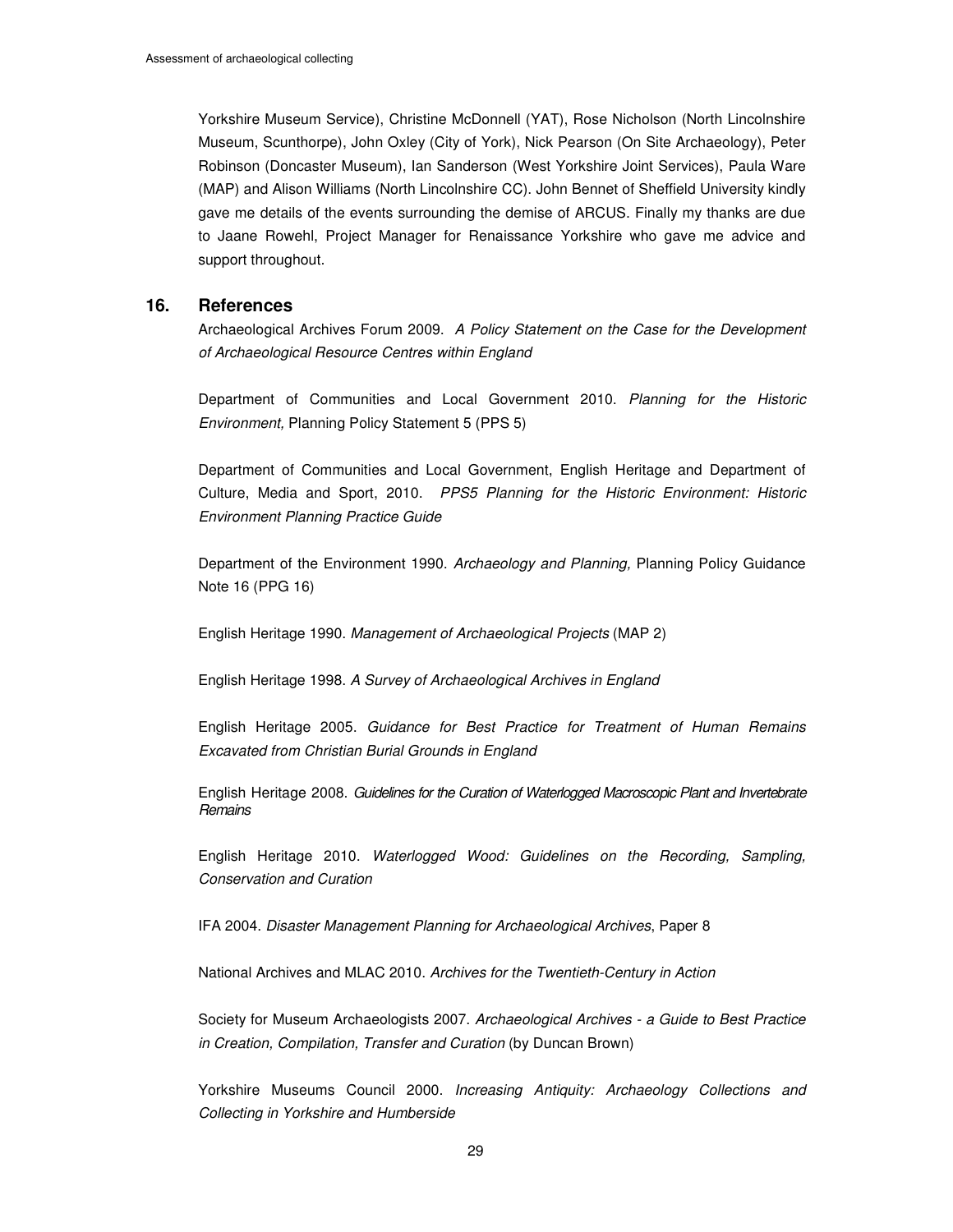# **Appendix: the questionnaires circulated to key stakeholders in the Assessment of Archaeological Collecting project**

### **ASSESSMENT OF ARCHAEOLOGICAL COLLECTING**

A questionnaire for Archaeological Contractors and other organisations involved in archaeological fieldwork regarding the creation and deposition of project archives.

An archive may be defined as per Appendix 3 of Management of Archaeological Projects (MAP 2; English Heritage 1991); in summary the paper and digital records, the finds and environmental material (including soil samples and sample residues).

Please give your name, post title and organisation

1. Please quantify, if only approximately, the number of development-led archaeological projects undertaken in Yorkshire and Humber region since c. 1990 for which you still hold the archive.

2. Please give an estimate of the quantity of material in the archive from development-led archaeological projects undertaken in Yorkshire and Humber region since c.1990 awaiting deposition in one of the region's museums according to the headings: 1 paper and digital records, 2 finds and environmental material. If possible please use cubic metres or some other recognised measure – e.g. number of boxes - rather than simply 'lots' etc.

3. Do you hold archives of archaeological material from Yorkshire and Humber region other than from development-led sites which are ultimately destined for deposition in one of the region's museums?

Yes / no

4. If your answer to the previous question is yes please give an estimate of the quantity of material as for Question 2.

5. Please briefly describe where your archaeological archive material is currently stored (e.g. dedicated store forming part of unit offices, warehouse at a distance from unit offices, private house, garden shed etc).

6. Do you think that you will have enough storage capacity for your archaeological archives for the next five years?

Yes / no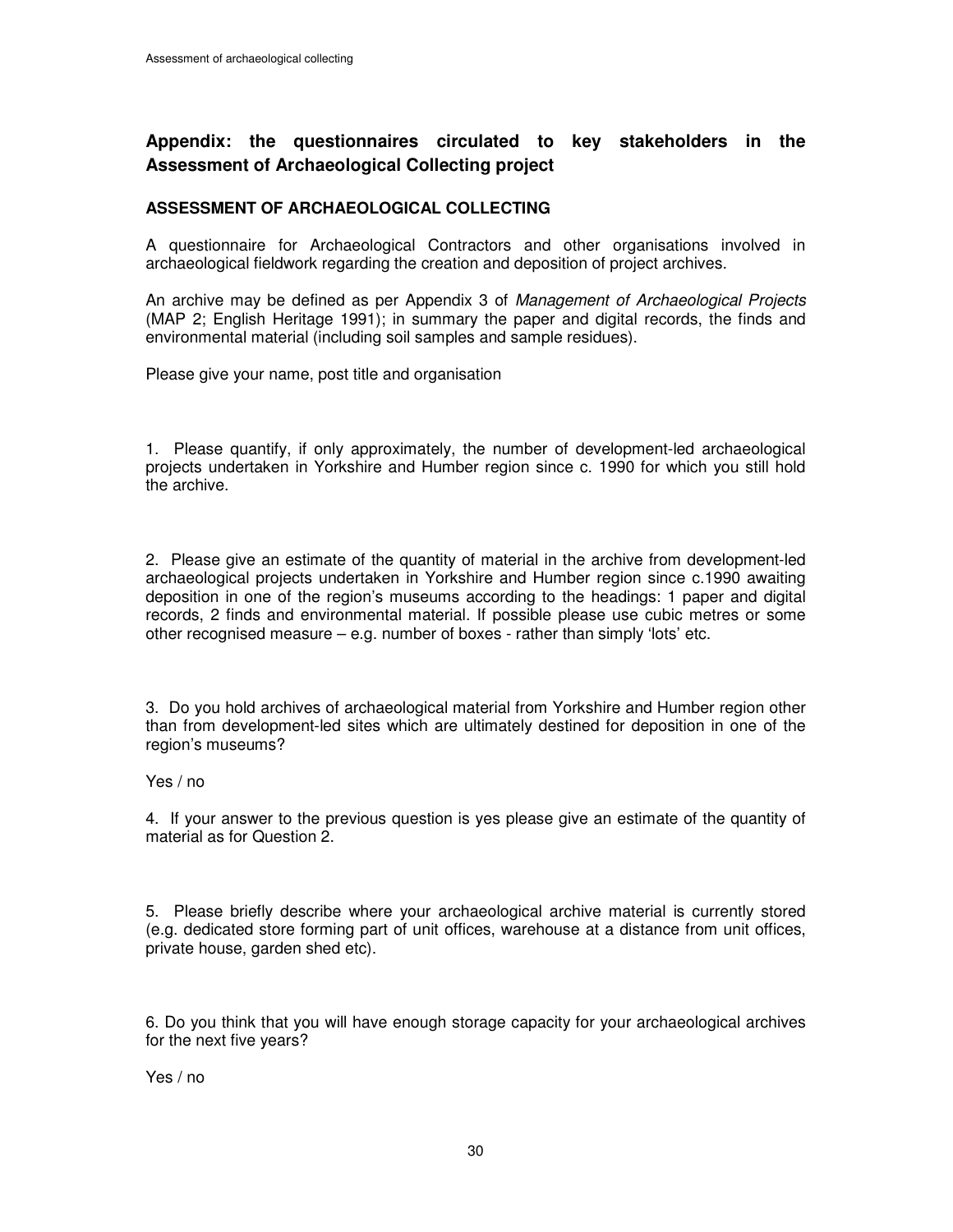7. If the answer to the previous question is no, how do you intend to deal with future storage demand? (Please tick all that apply)

 Deposition of completed archives with museums New store Selective disposal Reorganisation of existing space Other (please specify)

8. When, for the most part, do you routinely deposit an archaeological archive with the receiving museum? (please tick as appropriate)

As soon as the project is complete Within a year of the project's completion After more than one year

9. Do you feel that you receive adequate guidance in fieldwork briefs on how an archive is to be created and deposited in the receiving museums? (please tick as appropriate)

In every case In some cases Never

10. Do any of the museums which will receive your archive material in Yorkshire and Humber region have a dedicated guide to good practice in archive preparation? (Please specify which)

11. Do you seek advice on archaeological archive preparation from the museum in which an archive is to be deposited? (please tick as appropriate)

On a regular basis **Sometimes** Never

12. Have you experienced problems in getting a museum in Yorkshire and Humber region to receive an archaeological archive in the last five years?

Yes / no

13. If the answer to the previous question is yes for what principal reason are the archives refused? (please tick as appropriate)

Museum stores had no capacity Inadequate financial arrangements in place Archive failed to reach adequate standards of preparation Other (Please specify)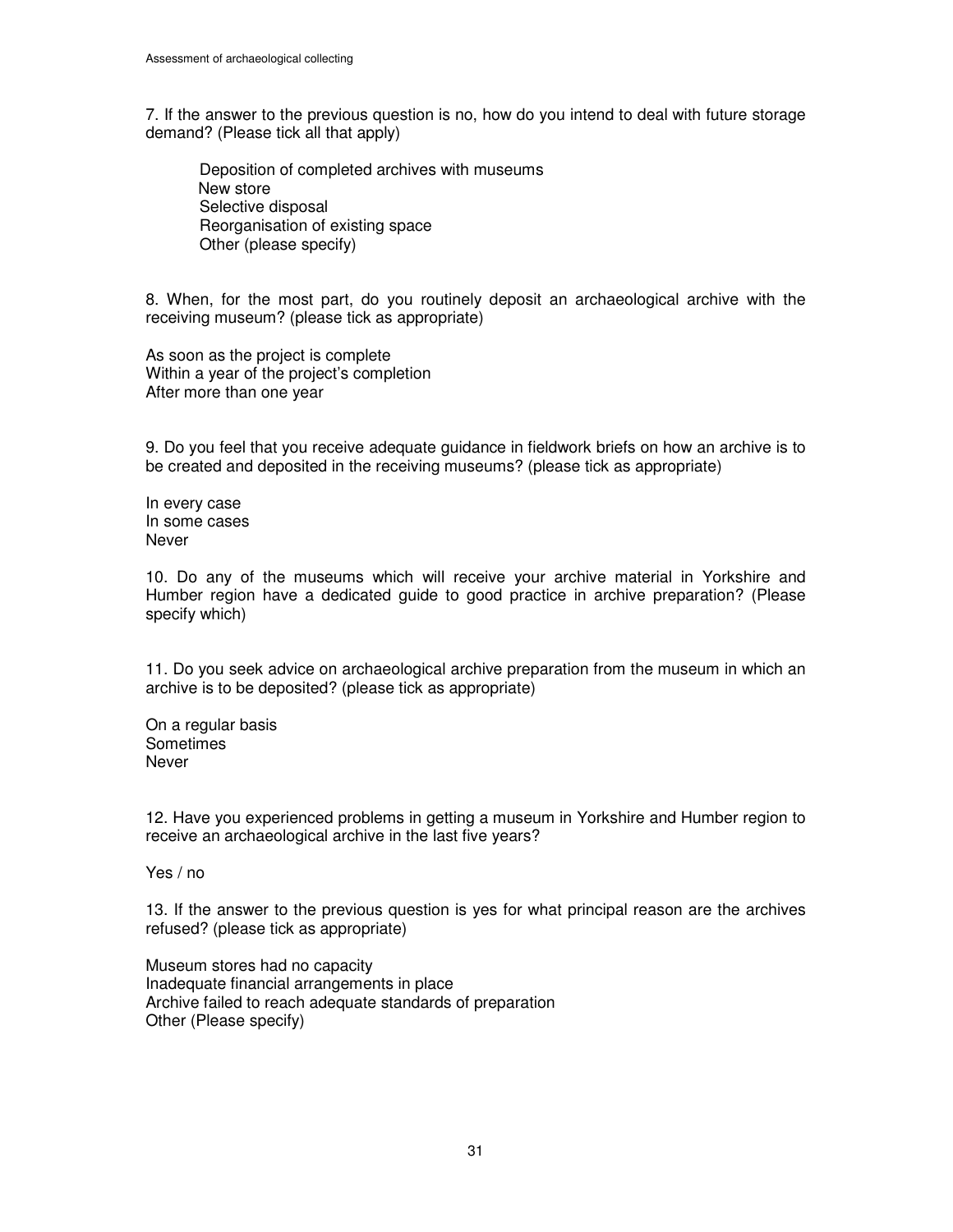14. Do you have a policy on the discard of artefactual material which, after assessment, is deemed to possess no further research potential?

Yes / no

15. If the answer to the previous question is yes what materials do you routinely discard?

16. Please let me have any further comments on the questions above and any recommendations regarding the creation and deposition of archaeological archives such as to improve current arrangements.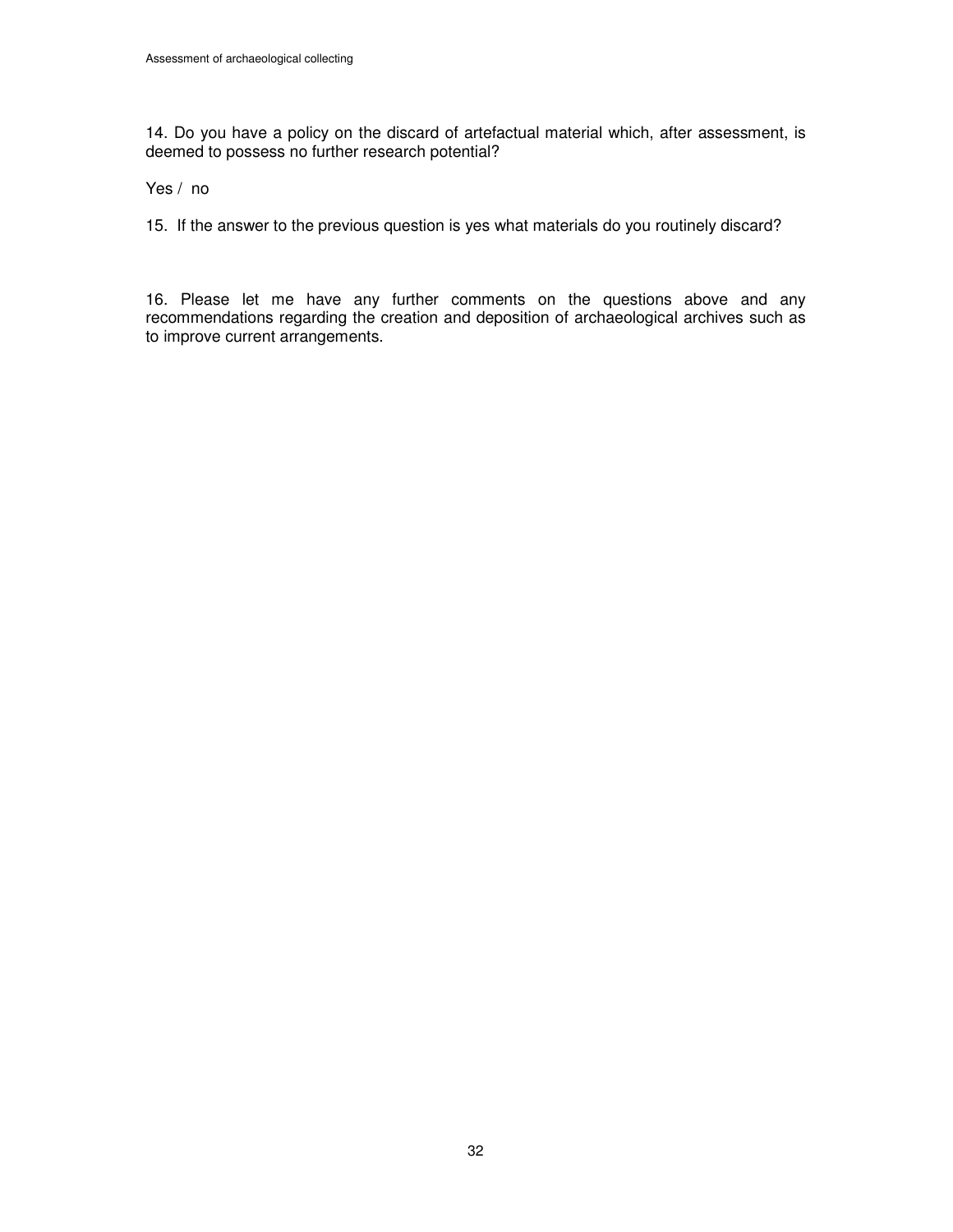A questionnaire for receiving museums in Yorkshire and Humber region regarding the creation and deposition of archaeological archives.

An archive may be defined as per Appendix 3 of Management of Archaeological Projects (MAP 2; English Heritage 1991); in summary the paper and digital records, the finds and environmental material (including soil samples and sample residues).

Please give your name, post title and institution.

1. How many different archaeological contractors have deposited completed archives from sites in Yorkshire and Humber region with you in the last five years?

2. Approximately how many individual project archives from sites in Yorkshire and Humber region have you received from archaeological contractors over the last five years? (Please tick as appropriate)

- 0-10
- 10-20
- 20-30
- 30-40
- $40-50$
- Over 50

3. Have you had to decline to receive any archaeological archives from sites in Yorkshire and Humber region in the last five years?

Yes / no

- 4. If your answer to previous question is yes, is this because of:
	- Lack of storage space
	- Archive not prepared to appropriate standard
	- Inadequate financial arrangements
	- Other (please give details)

5. What capacity do you have to receive additional archaeological archives from sites in Yorkshire and Humber region over the next five years? (Please tick as appropriate)

- Sufficient
- Limited
- None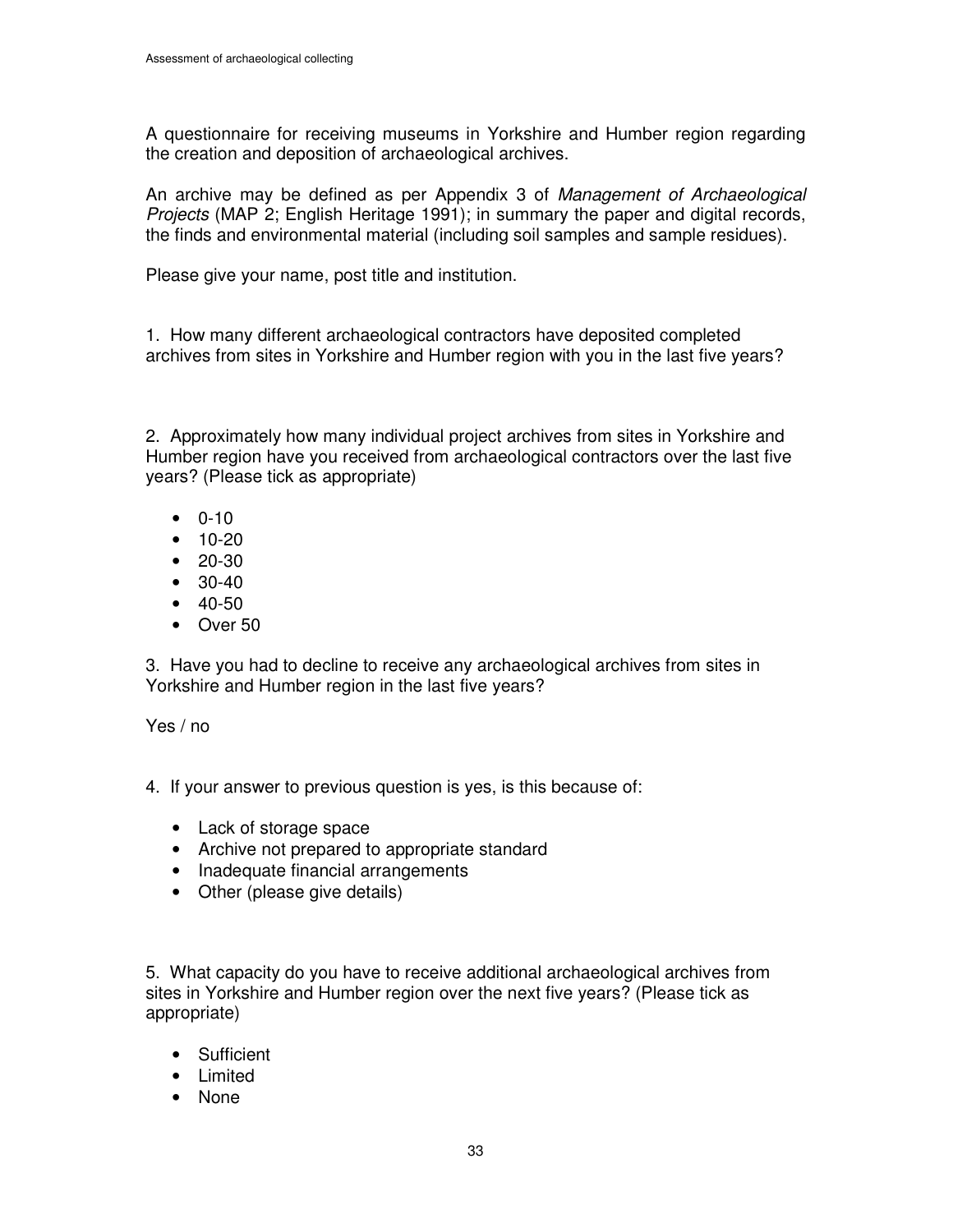6. If limited or none how do you intend to deal with future storage demand? (Please tick those which apply)

- New store
- Suspend collecting
- Selective disposal
- Reorganisation of existing space
- Other (please give details)

7. What charge do you make for deposition of archaeological archives (usually based on English Heritage box of 0.017 cu m)?

8. Have you experienced difficulty in collecting the charge when archives are deposited with you?

Yes / no

9. How many archaeologists are there on your museum's staff who are able to advise contractors on the process of creating and depositing an archaeological archive?

10. Do you have a dedicated code of practice for archaeological contractors in respect of the creation and deposition of archives?

Yes / no

11. If your answer to previous question is yes what does this cover? (Please tick all that apply)

- Artefacts
- Environmental material
- Paper records
- Digital data

12. Do you make recommendations to contractors about the disposal of archaeological material after assessment has shown it has no further research potential?

Yes / no

13. Do you liaise with local authority archaeological officers regarding the creation and deposition of archaeological archives? (Please tick as appropriate)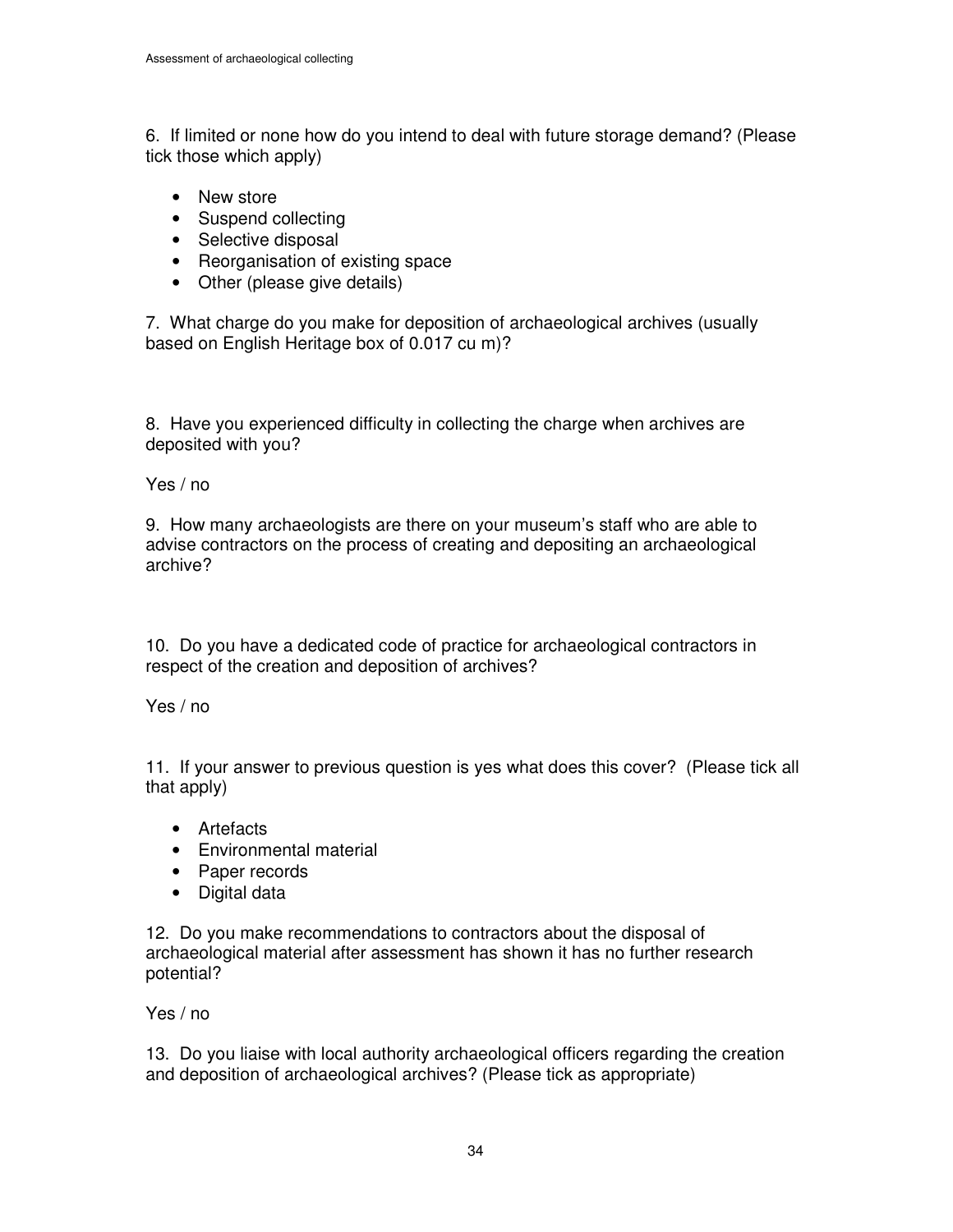- On a regular basis
- From time to time
- Rarely

14. Is any liaison done on a formal basis (e.g. local authority supported liaison group)?

Yes / no

15. What would be your policy if faced with an unexpected request to accept archaeological archive material from a contractor facing liquidation? (Please tick as appropriate)

- Refusal
- Acceptance with appropriate funding
- Unconditional acceptance

16. Please let me have any further comments on the questions above and any recommendations regarding the creation and deposition of archaeological archives such as to improve current arrangements.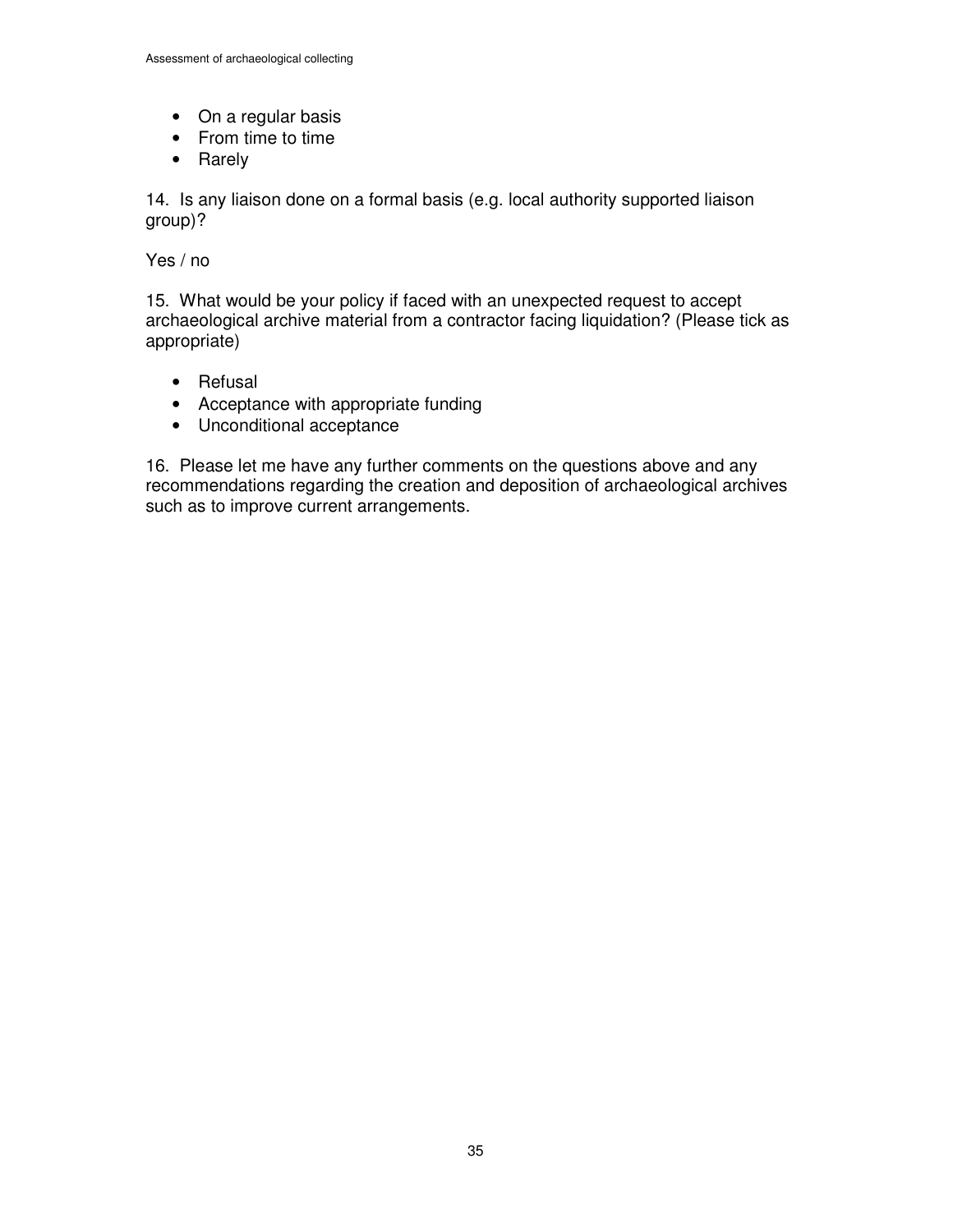# **ASSESSMENT OF ARCHAEOLOGICAL COLLECTING**

A questionnaire for Local Authority Archaeological Officers regarding the creation and deposition of archaeological project archives.

An archive is defined as per Appendix 3 of Management of Archaeological Projects (MAP 2; English Heritage 1991); in summary it is the paper and digital records, the finds and environmental material (including soil samples and sample residues).

Please give your name, post title and local authority employer

1. How many different archaeological contractors have regularly worked in the area for which you are responsible in the last five years?

2. Do you routinely set down requirements for archaeological contractors in respect of standards for the creation and deposition of archaeological archives? (Please send me a specimen brief for fieldwork if possible)

Yes/ no

3. Do project briefs include reference to a dedicated code of practice prepared by the receiving museum? (Please tick one)

- Always
- Sometimes
- Never

4. Do you liaise with receiving museums in respect of standards for the creation and deposition of archaeological archives? (Please tick one)

- On a regular basis
- From time to time
- Rarely

5. Is there a formal structure for doing this (e.g. local authority supported liaison group)

Yes/ no

6. As and when you consult receiving museums about archaeological archives do you find the advice you receive useful for preparing project briefs? (Please tick one)

- Always
- Sometimes
- Rarely